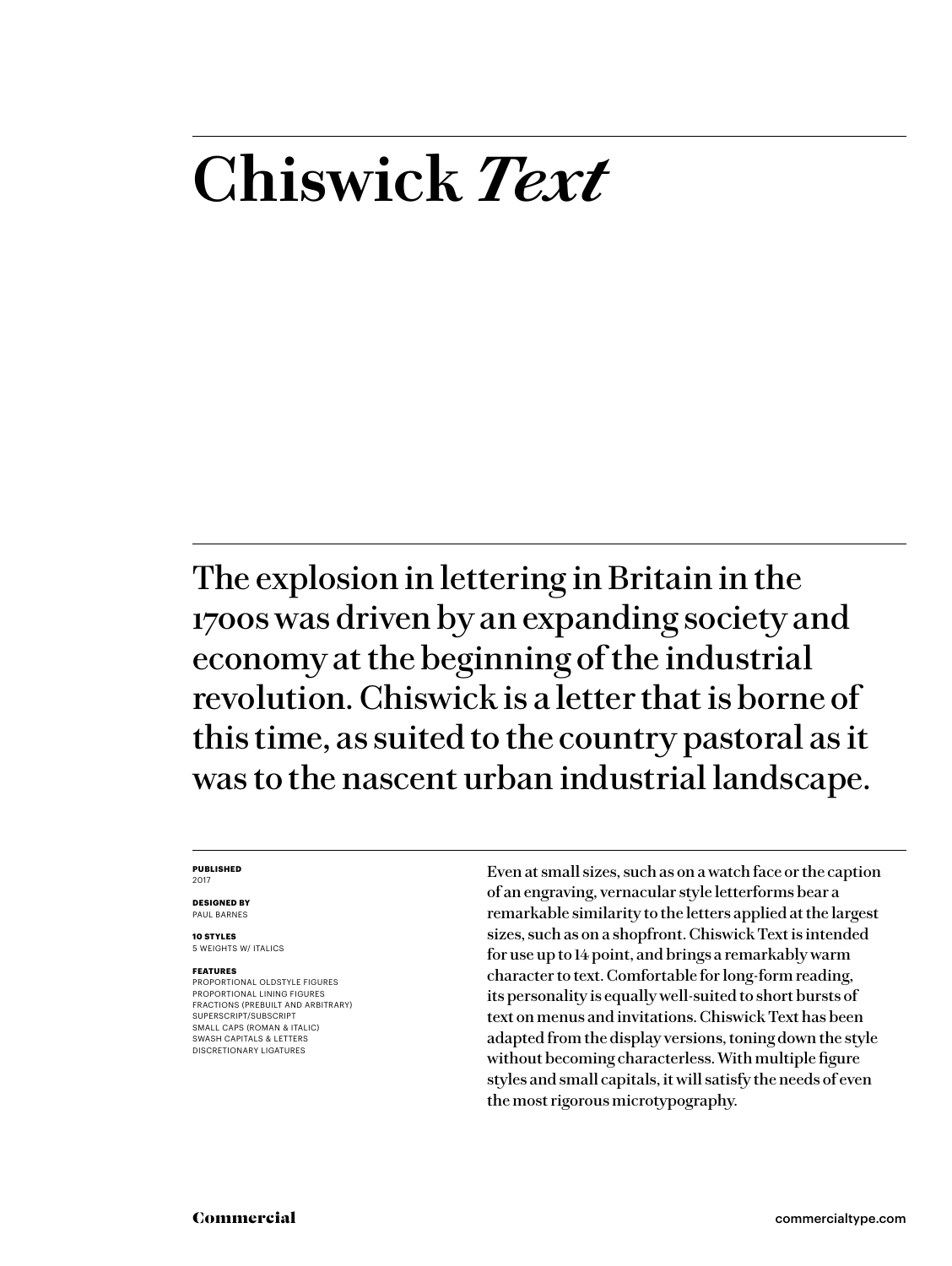Chiswick Text Extralight *Chiswick Text Extralight Italic* Chiswick Text Light *Chiswick Text Light Italic* Chiswick Text Regular *Chis wick Text Regular Italic* **Chiswick Text Semibold** *Chiswick Text Semibold Italic* **Chiswick Text Bold** *Chiswick Text Bold Italic*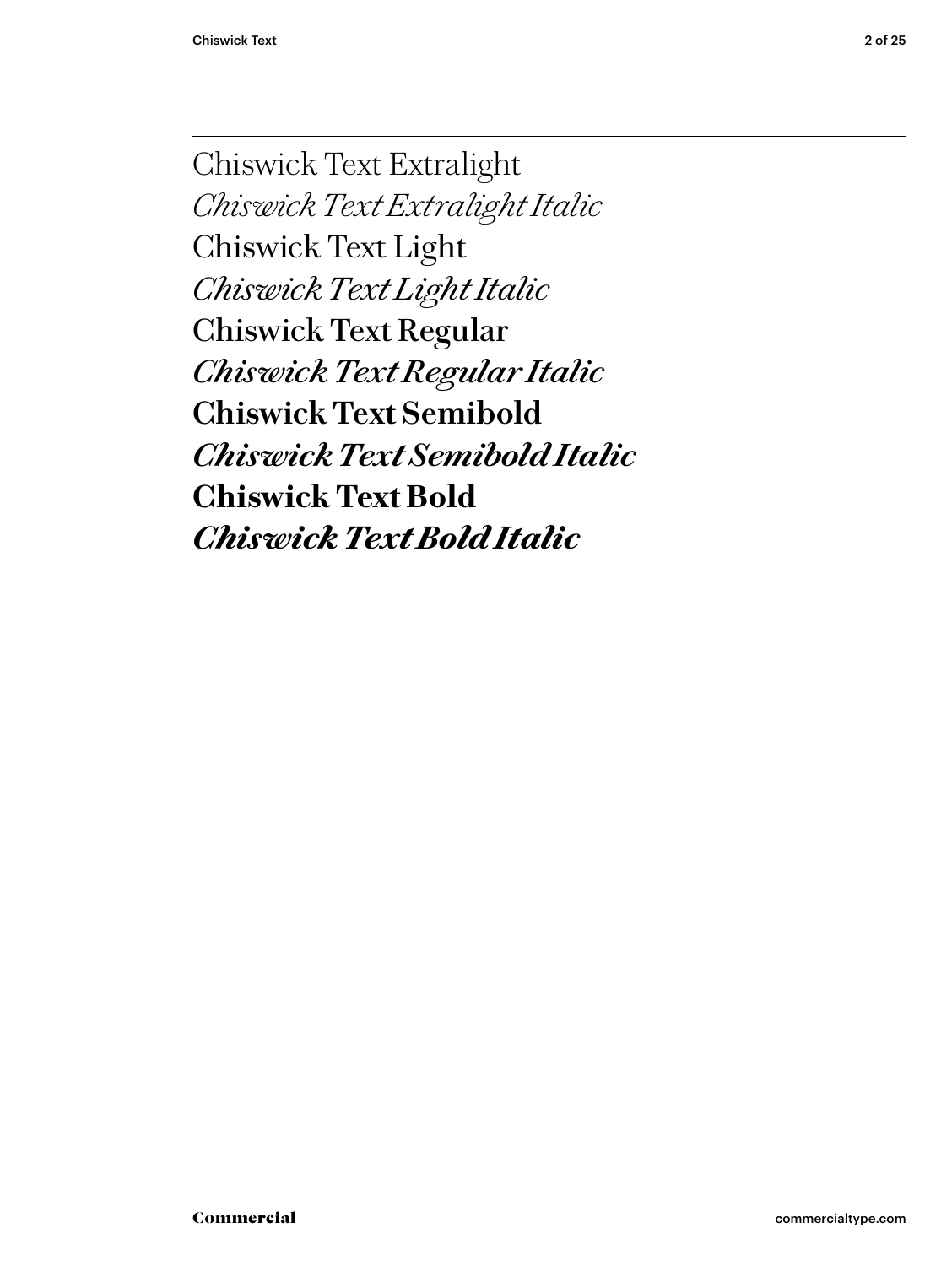| <b>TEXT, 8-18 PT</b> | THE OLD ENGLISH EAST INDIA COMPANY was established in mid-1600 through Royal Charter<br>by Queen Elizabeth. In their first four voyages they'd fitted out<br>for India, their central concentrations being in cotton<br>silk, and opium. A joint venture in 1637 gave an |
|----------------------|--------------------------------------------------------------------------------------------------------------------------------------------------------------------------------------------------------------------------------------------------------------------------|
| DECK, 18 - 48 PT     | Even after several mishaps some by way of<br>The Dutch East India Company<br>With a few calamities                                                                                                                                                                       |
| HEADLINE, 30-90 PT   | Knowledgeable<br>iommons                                                                                                                                                                                                                                                 |
| POSTER, 90 PT+       | <b>THUIL</b>                                                                                                                                                                                                                                                             |
|                      | RUM                                                                                                                                                                                                                                                                      |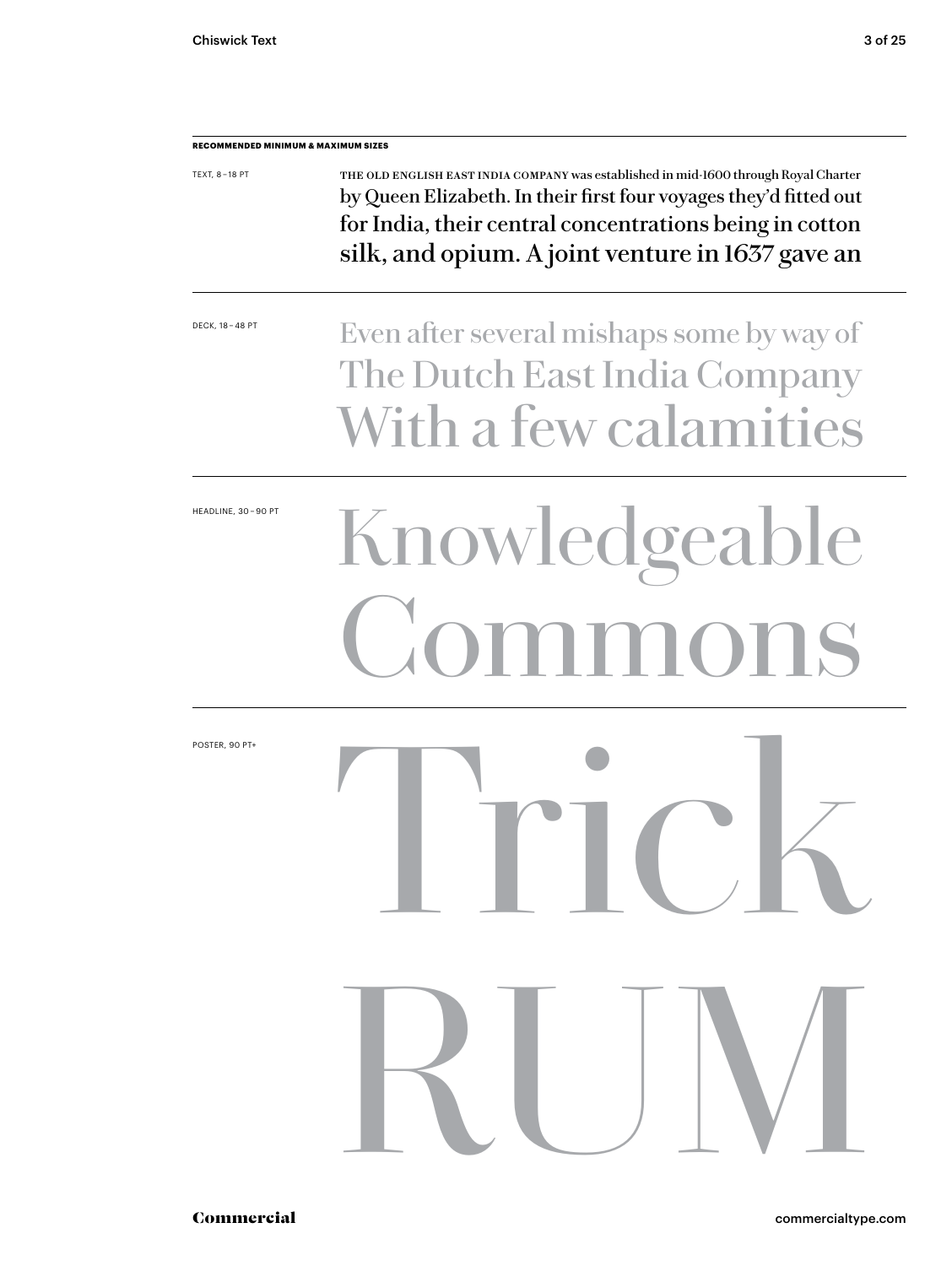ER VERFASSTE GEDICHTE SOWIE ROMANE UND DRAMEN UND A tanítási szünetnek köszönhetően, nyáron érezhetően csökken a város *ÆTIOLOGI PLEJER MAN AT DELE SYGDOMMENS ÅRSAGER I DE Activities include hiking, kayaking, walks atop glaciers, and dog sledding* CHISWICK TEXT EXTRALIGHT, EXTRALIGHT ITALIC, 14 PT

DI QUI L'IMPRESSIONE CONTRADDITTORIA CHE OFFRONO LA La segunda y quizás la más famosa es fruto de la decepción ideológica *THE 3 KEYSTONE BENCHMARKS OF THEIR NOBLE RETAILER Announced the "new version" found online on the tenth of January* CHISWICK TEXT LIGHT, LIGHT ITALIC, 14 PT [TITLING ROMAN g y, ITALIC A B J R Y f y of 3]

FINED £28.758 MILLION FOR ANTI-COMPETITIVE PRACTICES Een grote en machtige handelsstad, met een imposante burcht op de *THE FIRST 7 YEARS OF ITS EXISTENCE WERE VERY FRUITFUL Est l'étude des signes linguistiques, à la fois verbaux ou non verbaux* CHISWICK TEXT REGULAR, REGULAR ITALIC, 14 PT [SWASH T st 7, ALTERNATE g]

**CHOCIAŻ TERENY WOKÓŁ ÇANAKKALE ZAMIESZKANE BYŁY On average, 9,500 – 14,800 students were registered at the University** *ALLOWANCES OF UP TO £40,000 IN CREDIT INSTRUMENTS Some predicted that 72% of the public would take the sixth choice*

CHISWICK TEXT SEMIBOLD, SEMIBOLD ITALIC, 14 PT [OLDSTYLE FIGURES, ALTERNATE ROMAN R K g y, ITALIC S k p v]

**DINS DE LA NOBLESA NAVARRESA DEL SEGLE XVI EXISTIEN A series chronicling their experience of becoming Danish citizens** *DINAMARQUÊS OCUPOU A CONDIÇÃO DE LÍNGUA OFICIAL Yeni bir dil olarak Norveççenin oluşturulması, milliyetçilik ve*

CHISWICK TEXT BOLD, BOLD ITALIC, 14 PT [TITLING ITALIC Y, ALTERNATE ITALIC C Q R a b d i k l m n r t u y]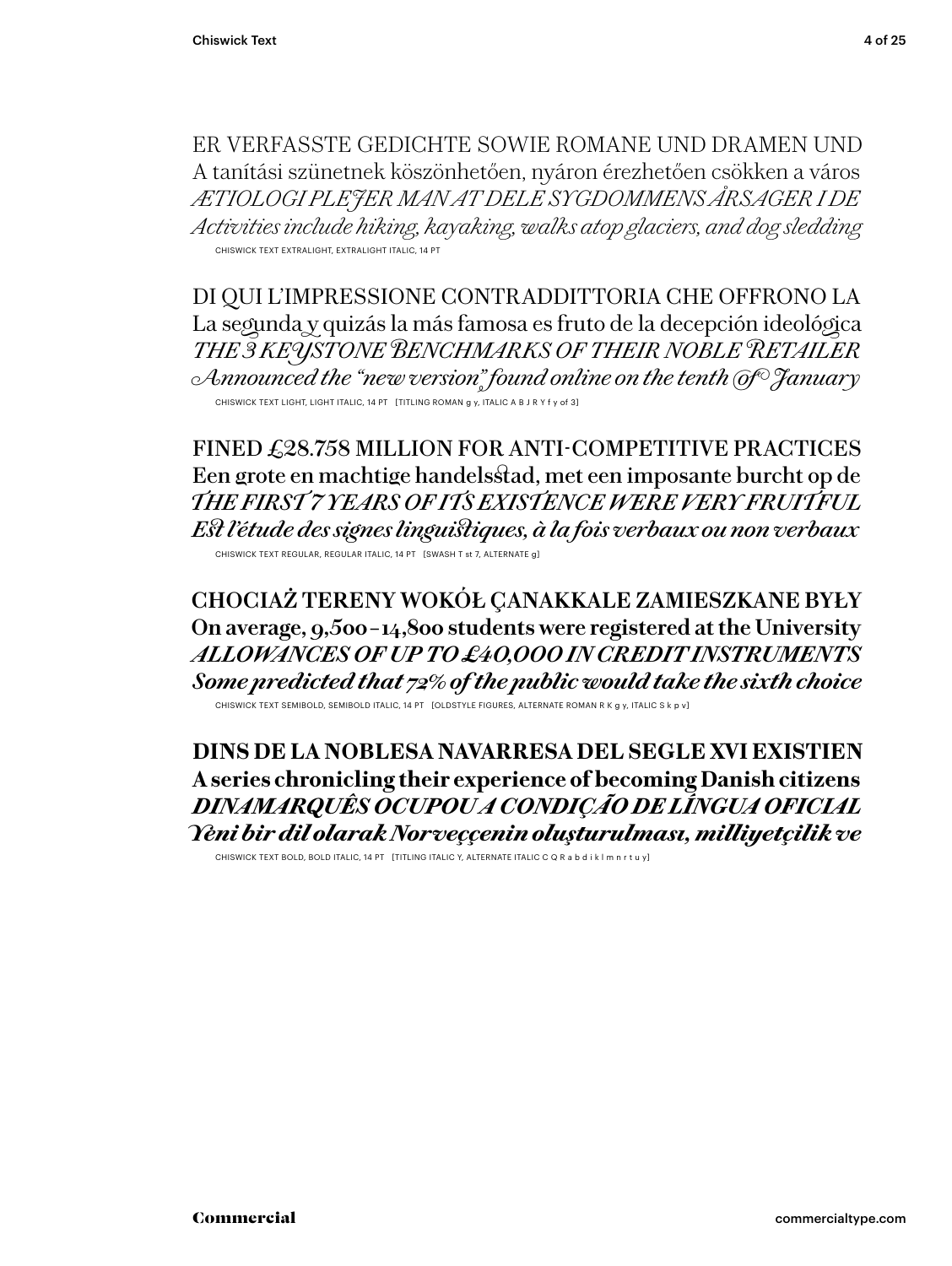CHISWICK TEXT EXTRALIGHT, EXTRALIGHT ITALIC, REGULAR, 16/20 PT

the spanish war, which began in 1739, and the French war which soon followed it occasioned further increase of the debt, which, on the 31st of December 1748, after it had been concluded by the Treaty of Aix-la-Chapelle, amounted to £78,293,313. The most profound peace of the seventeen years of continuance had taken no more than  $£8,328,354$  from it. A war of less than nine years' continuance added £31,338,689 to it (as referenced in James Postlethwaite's *History of the Public Revenue*). During the administration of Mr. Pelham, the interest of the public debt was reduced from 4% to 3%; or at least measures were taken for reducing it, from four to three per cent; the sinking fund was increased, and some part of the public debt was paid off. In 1755, before the breaking out of the late war, the funded debt of Great Britain amounted to  $\mathcal{L}_{72,2}89,677$ . On the 5th of January 1763, at the conclusion of the peace, the funded debt amounted to £122,603,336. The unfunded debt has been stated at £13,927,589. But the expense occasioned by the war did not end with the conclusion of the peace, so that though, on the 5th of January 1763, the funded debt was increased (partly by a new loan, and partly by funding a part of the unfunded debt) to £129,586,782, there still remained (according to the very well informed author of *Considerations on the Trade and Finances of Great Britain*) an unfunded debt which was brought to account EXTRALIGHT SMALL CAPS EXTRALIGHT REGULAR PROPORTIONAL LINING FIGURES EXTRALIGHT ITALIC PROPORTIONAL OLDSTYLE FIGURES PROPORTIONAL LINING FIGURES [CAP-HEIGHT]

EXTRALIGHT ITALIC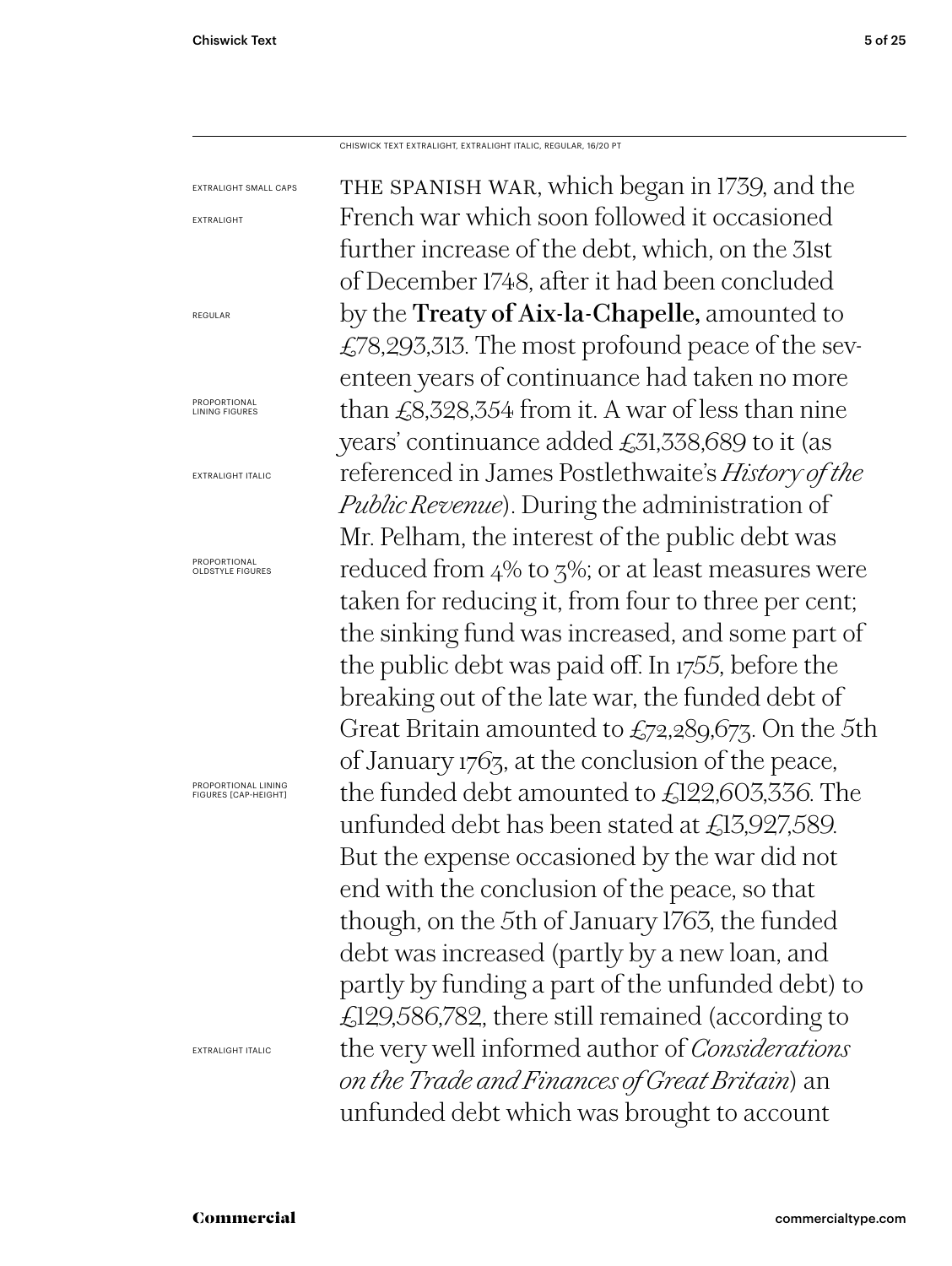LIGHT

CHISWICK TEXT LIGHT, LIGHT ITALIC, SEMIBOLD, 16/20 PT

the spanish war, which began in 1739, and the French war which soon followed it occasioned further increase of the debt, which, on the 31st of December 1748, after it had been concluded by the **Treaty of Aix-la-Chapelle,** amounted to £78,293,313. The most profound peace of the seventeen years of continuance had taken no more than £8,328,354 from it. A war of less than nine years' continuance added £31,338,689 to it (as referenced in James Postlethwaite's *History of the Public Revenue*). During the administration of Mr. Pelham, the interest of the public debt was reduced from  $4\%$  to  $5\%$ ; or at least measures were taken for reducing it, from four to three per cent; **the sinking fund** was increased, and some part of the public debt was paid off. In 1755, before the breaking out of the late war, the funded debt of Great Britain amounted to  $\pounds$ 72,289,673. On the 5th of January 1763, at the conclusion of the peace, the funded debt amounted to £122,603,336. The unfunded debt has been stated at £13,927,589. But the expense occasioned by the war did not end with the conclusion of the peace, so that though, on the 5th of January 1763, the funded debt was increased (partly by a new loan, and partly by funding a part of the unfunded debt) to £129,586,782, there still remained (according to the very well informed author of *Considerations on the Trade and Finances of Great Britain*) an unfunded debt which was brought to account in LIGHT SMALL CAPS SEMIBOLD PROPORTIONAL LINING FIGURES LIGHT ITALIC PROPORTIONAL OLDSTYLE FIGURES SEMIBOLD PROPORTIONAL LINING FIGURES [CAP-HEIGHT] LIGHT ITALIC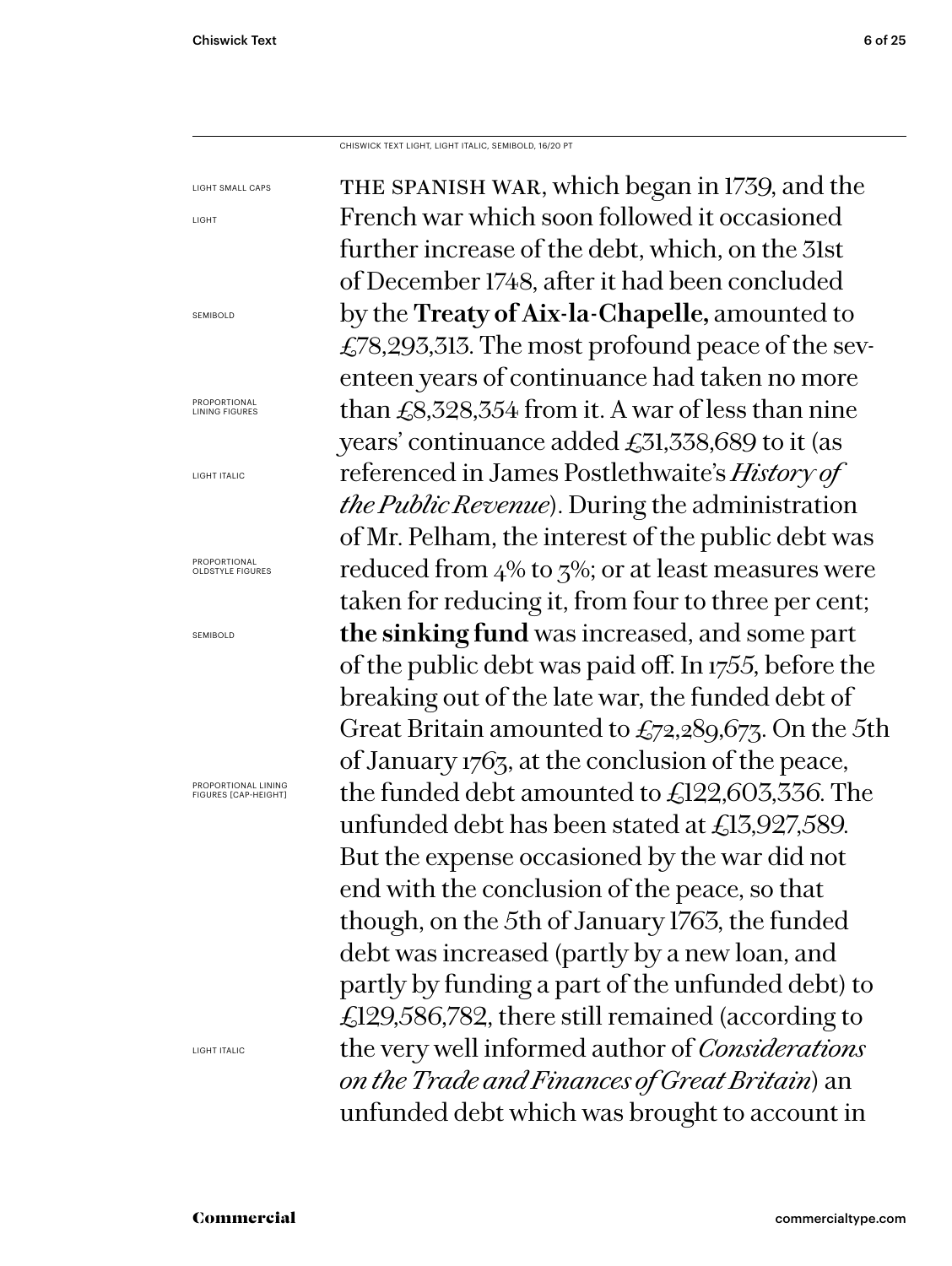CHISWICK TEXT REGULAR, REGULAR ITALIC, BOLD, 16/20 PT

the spanish war, which began in 1739, and the French war which soon followed it occasioned further increase of the debt, which, on the 31st of December 1748, after it had been concluded by the **Treaty of Aix-la-Chapelle**, amounted to £78,293,313. The most profound peace of the seventeen years of continuance had taken no more than £8,328,354 from it. A war of less than nine years' continuance added £31,338,689 to it (as referenced in James Postlethwaite's *Histor y of the Public Revenue*). During the administration of Mr. Pelham, the interest of the public debt was reduced from 4% to 3%; or at least measures were taken for reducing it, from four to three per cent; **the sinking fund** was increased, and some part of the public debt was paid off. In 1755, before the breaking out of the late war, the funded debt of Great Britain amounted to  $\pounds$ 72,289,673. On the 5th of January 1763, at the conclusion of the peace, the funded debt amounted to £122,603,336. The unfunded debt has been stated at £13,927,589. But the expense occasioned by the war did not end with the conclusion of the peace, so that though, on the 5th of January 1763, the funded debt was increased (partly by a new loan, and partly by funding a part of the unfunded debt) to £129,586,782, there still remained (according to the very well informed author of *Considerations on the Trade and Finances of Great Britain*) an unfunded REGULAR SMALL CAPS

REGULAR

BOLD

PROPORTIONAL LINING FIGURES

REGULAR ITALIC

PROPORTIONAL OLDSTYLE FIGURES

BOLD

PROPORTIONAL LINING FIGURES [CAP-HEIGHT]

REGULAR ITALIC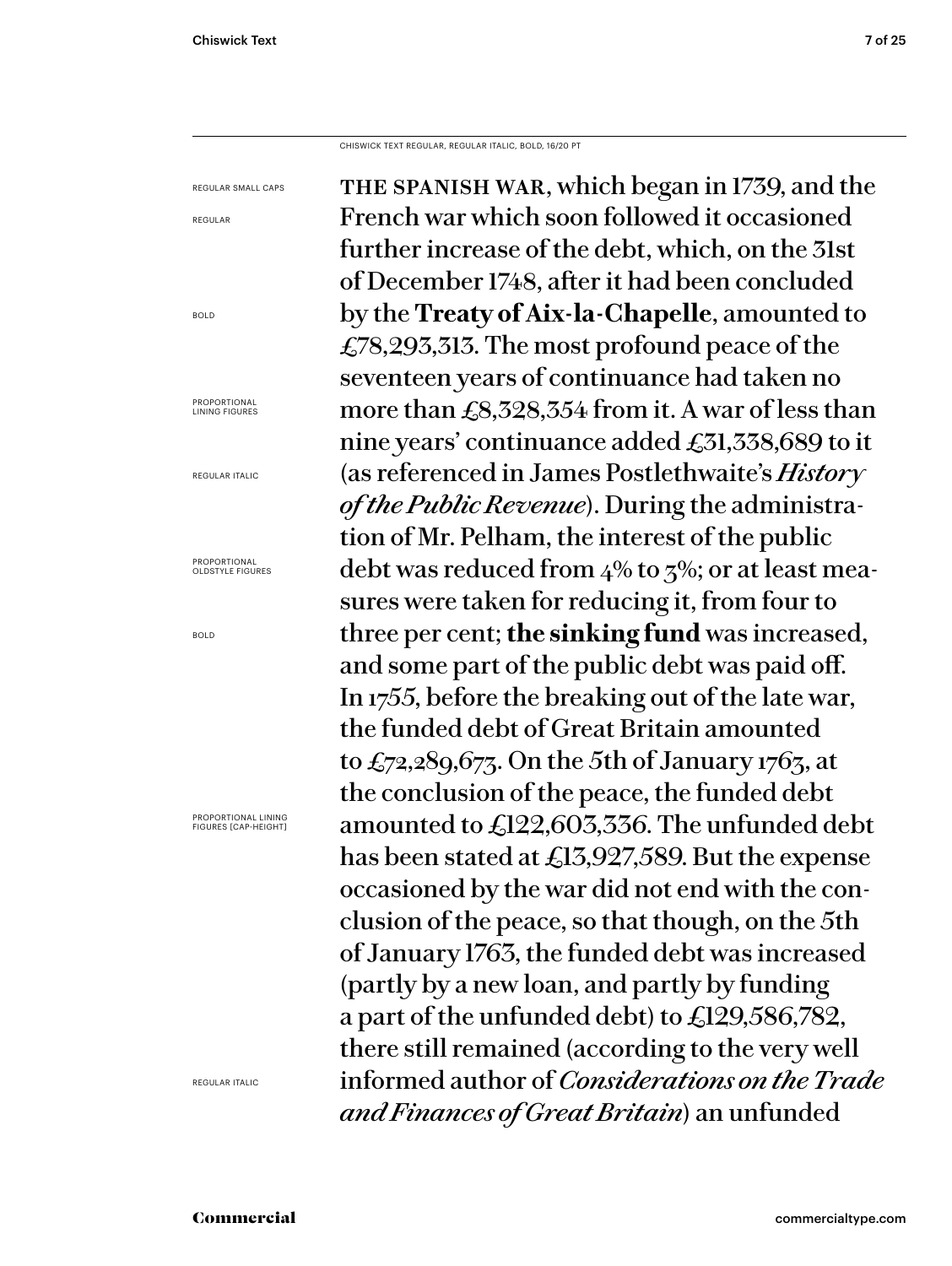CHISWICK TEXT EXTRALIGHT, EXTRALIGHT ITALIC, REGULAR, 10/13 PT

EVERY INTRODUCTION to the problems of aesthetics begins by acknowledging the existence and claims of two methods of attack—the *general, philosophical, deductive*, which starts from a complete metaphysics and installs beauty in its place among the other great concepts; and the *empirical*, or *inductive*, which seeks to disengage a general principle of beauty from the objects of aesthetic experience and the facts of aesthetic enjoyment: an example of Fechner's "aesthetics from above & from below."

## Methodologies of Aesthetics

The first was the method of aesthetics par excellence. It was indeed only through the desire of an eighteenth-century philosopher, Baumgarten, to round out his "architectonic" of metaphysics that the science received its name, as designating the theory of knowledge in the form of feeling, parallel to that of "clear," logical thought. Kant, Schelling, and Hegel, again, made use of the concept of *the Beautiful* as a kind of keystone or cornice for their respective philosophical edifices. Aesthetics, then, came into being as the philosophy of the Beautiful, and it may be asked why this philosophical aesthetics does not suffice; why beauty should need for its understanding also an aesthetics "von unten." The answer is not that no system of philosophy is universally accepted, but that *the general aesthetic theories* have not, as yet at least, succeeded in answering the plain questions of "the plain man" in regard to concrete beauty. Kant, indeed, frankly denied that the explanation of concrete beauty, or "Doctrine of Taste," as he called it, was possible, while the various definers of beauty as "the union of the Real and the Ideal" "the expression of the Ideal to Sense," have done no more than he. No one of *these* aesthetic systems, in spite of volumes of so-called application of their principles to works of art, has been able to furnish a criterion of beauty. The criticism of the generations is summed up in the mild remark of Fechner, in his "Vorschule der Aesthetik," to the effect that the philosophical path leaves one in concepCHISWICK TEXT LIGHT, LIGHT ITALIC, SEMIBOLD, 10/13 PT

EVERY INTRODUCTION to the problems of aesthetics begins by acknowledging the existence and claims of two methods of attack—the *general, philosophical, deductive*, which starts from a complete metaphysics and installs beauty in its place among the other great concepts; and the *empirical*, or *inductive*, which seeks to disengage a general principle of beauty from the objects of aesthetic experience and the facts of aesthetic enjoyment: an example of Fechner's "aesthetics from above & from below."

## **Methodologies of Aesthetics**

The first was the method of aesthetics par excellence. It was indeed only through the desire of an eighteenth-century philosopher, Baumgarten, to round out his "architectonic" of metaphysics that the science received its name, as designating the theory of knowledge in the form of feeling, parallel to that of "clear," logical thought. Kant, Schelling, and Hegel, again, made use of the concept of *the Beautiful* as a kind of keystone or cornice for their respective philosophical edifices. Aesthetics, then, came into being as the philosophy of the Beautiful, and it may be asked why this philosophical aesthetics does not suffice; why beauty should need for its understanding also an aesthetics "von unten." The answer is not that no system of philosophy is universally accepted, but that *the general aesthetic theories* have not, as yet at least, succeeded in answering the plain questions of "the plain man" in regard to concrete beauty. Kant, indeed, frankly denied that the explanation of concrete beauty, or "Doctrine of Taste," as he called it, was possible, while the various definers of beauty as "the union of the Real and the Ideal" "the expression of the Ideal to Sense," have done no more than he. No one of *these* aesthetic systems, in spite of volumes of so-called application of their principles to works of art, has been able to furnish a criterion of beauty. The criticism of the generations is summed up in the mild remark of Fechner, in his "Vorschule der Aesthetik," to the effect that the philosophical path leaves one in conceptions that, by reason of their general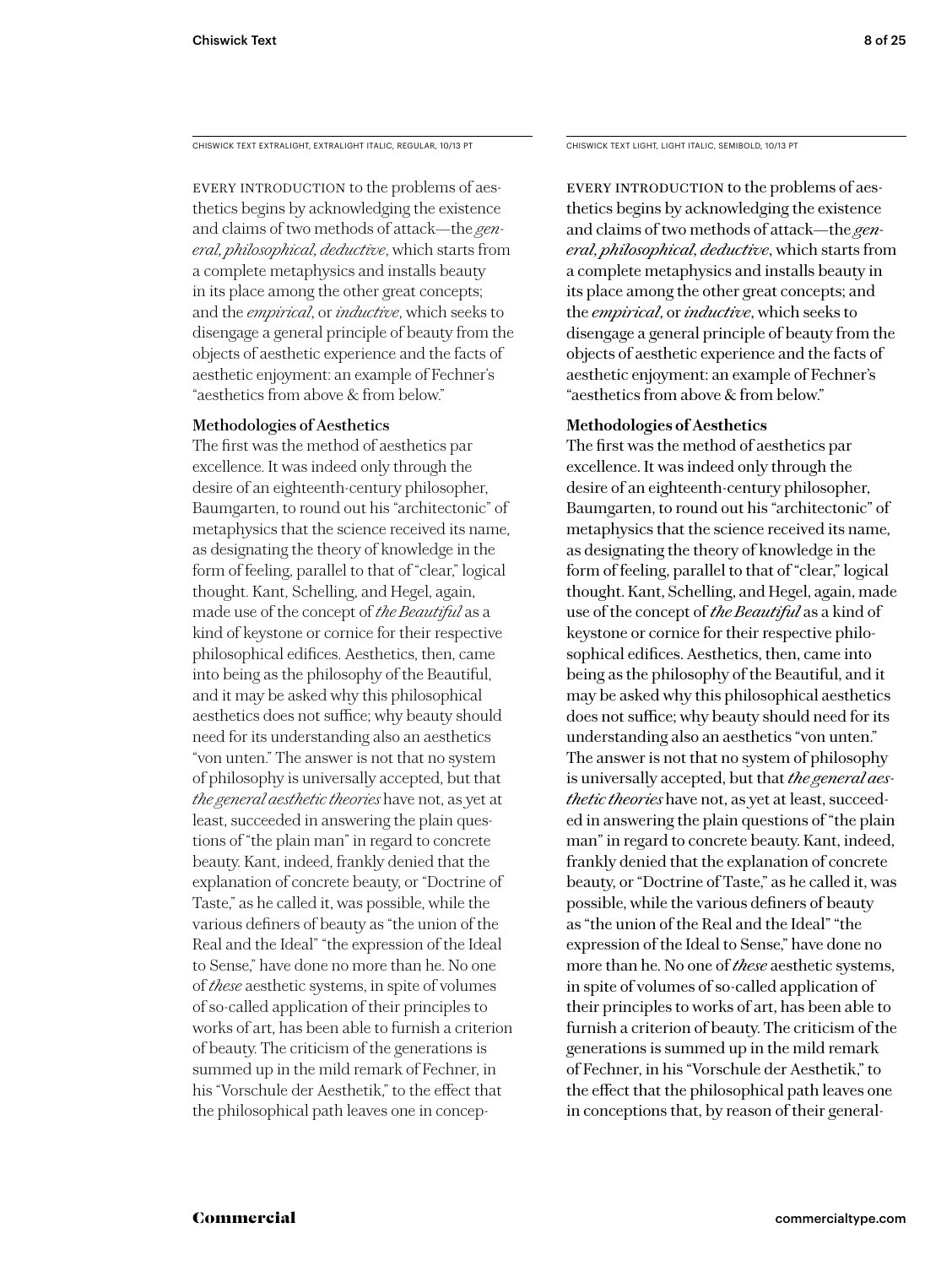CHISWICK TEXT REGULAR, REGULAR ITALIC, BOLD, 10/13 PT

EVERY INTRODUCTION to the problems of aesthetics begins by acknowledging the existence and claims of two methods of attack—the *general, philosophical, deductive*, which starts from a complete metaphysics and installs beauty in its place among the other great concepts; and the *empirical*, or *inductive*, which seeks to disengage a general principle of beauty from the objects of aesthetic experience and the facts of aesthetic enjoyment: an example of Fechner's "aesthetics from above & from below."

## **Methodologies of Aesthetics**

The first was the method of aesthetics par excellence. It was indeed only through the desire of an eighteenth-century philosopher, Baumgarten, to round out his "architectonic" of metaphysics that the science received its name, as designating the theory of knowledge in the form of feeling, parallel to that of "clear," logical thought. Kant, Schelling, and Hegel, again, made use of the concept of *the Beautiful* as a kind of keystone or cornice for their respective philosophical edifices. Aesthetics, then, came into being as the philosophy of the Beautiful, and it may be asked why this philosophical aesthetics does not suffice; why beauty should need for its understanding also an aesthetics "von unten." The answer is not that no system of philosophy is universally accepted, but that *the general aesthetic theories* have not, as yet at least, succeeded in answering the plain questions of "the plain man" in regard to concrete beauty. Kant, indeed, frankly denied that the explanation of concrete beauty, or "Doctrine of Taste," as he called it, was possible, while the various definers of beauty as "the union of the Real and the Ideal" "the expression of the Ideal to Sense," have done no more than he. No one of *these* aesthetic systems, in spite of volumes of so-called application of their principles to works of art, has been able to furnish a criterion of beauty. The criticism of the generations is summed up in the mild remark of Fechner, in his "Vorschule der Aesthetik," to the effect that the philosophical path leaves one in conceptions that, by reason of their generality,

CHISWICK TEXT SEMIBOLD, SEMIBOLD ITALIC, 10/13 PT

**Every introduction to the problems of aesthetics begins by acknowledging the existence and claims of two methods of attack—the**  *general, philosophical, deductive***, which starts from a complete metaphysics and installs beauty in its place among the other great concepts; and the** *empirical***, or** *inductive***, which seeks to disengage a general principle of beauty from the objects of aesthetic experience and the facts of aesthetic enjoyment: an example of Fechner's "aesthetics from above & from below."** 

**methodologies of aesthetics The first was the method of aesthetics par excellence. It was indeed only through the desire of an eighteenth-century philosopher, Baumgarten, to round out his "architectonic" of metaphysics that the science received its name, as designating the theory of knowledge in the form of feeling, parallel to that of "clear," logical thought. Kant, Schelling, and Hegel, again,** 

CHISWICK TEXT BOLD, BOLD ITALIC, 10/13 PT

**Every introduction to the problems of aesthetics begins by acknowledging the existence and claims of two methods of attack—the** *general, philosophical, deductive***, which starts from a complete metaphysics and installs beauty in its place among the other great concepts; and the** *empirical***, or**  *inductive***, which seeks to disengage a general principle of beauty from the objects of aesthetic experience and the facts of aesthetic enjoyment: an example of Fechner's "aesthetics from above & from below."** 

**methodologies of aesthetics The first was the method of aesthetics par excellence. It was indeed only through the desire of an eighteenth-century philosopher, Baumgarten, to round out his "architectonic" of metaphysics that the science received its name, as designating the theory of knowledge in the form of feeling, parallel to that of "clear," logical thought. Kant, Schelling, and**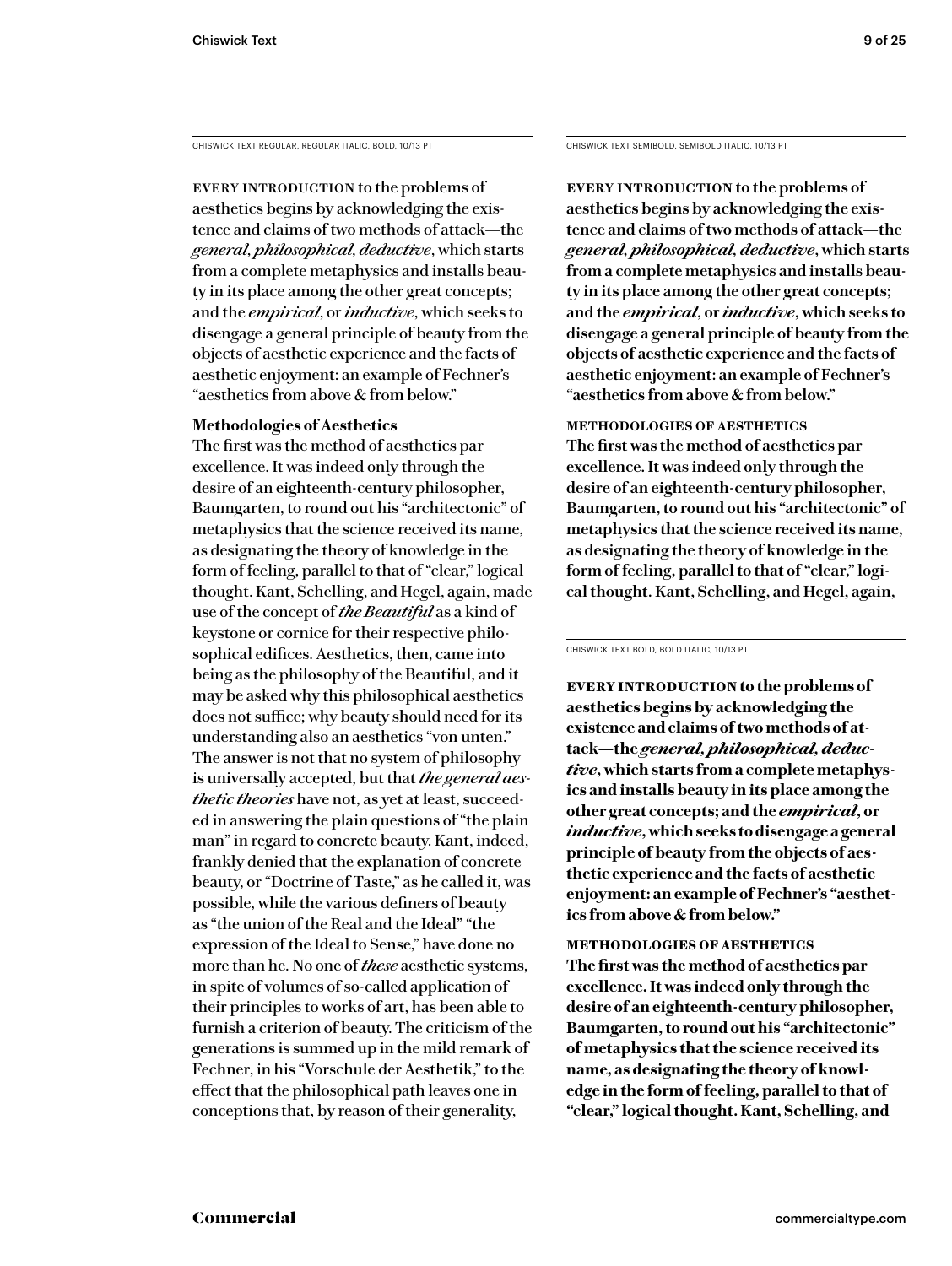CHISWICK TEXT REGULAR, BOLD, 10/13 PT [NO ALTERNATES, OLDSTYLE FIGURES]

THE INCREASE OF STOCK, which raises wages, tends to lower profit. Subsequently, when the stocks of many merchants are turned into the same trade, their mutual competition naturally tends to lower its profit towards zero. Given that there is a like increase of stock in all the different trades carried on in the same society, the same competition must produce the same realized effect in them all.

## **Monthly & Yearly Public Debts of 1693**

In 1692, during the reigns of King William and Queen Anne, an act was passed for borrowing one million upon an annuity of  $18\frac{1}{2}$  per cent, or of £140,000 a year for sixteen years. Realizing further growth was possible, in 1691 an act was passed for borrowing a million upon annuities for lives, upon terms which in the present times would appear very advantageous. Justly, in 1695, the persons who had purchased those annuities were allowed to exchange them for

CHISWICK TEXT REGULAR, BOLD, 10/13 PT [OLDSTYLE FIGURES, DISCRETIONARY LIGATURES, ALTERNATE C J K P Q R g k t y & £ 0 2 3 5 6 9]

THE INCREASE OF STOCK, which raises wages, tends to lower profit. Subsequently, when the stocks of many merchants are turned into the same trade, their mutual competition naturally tends to lower its profit towards zero. Given that there is a like increase of stock in all the different trades carried on in the same society, the same competition must produce the same realized effect in them all.

# **Monthly & Yearly Public Debts of 1693**

In 1692, during the reigns of King William and Queen Anne, an act was passed for borrowing one million upon an annuity of  $18\frac{1}{2}$  per cent, or of £140,000 a year for sixteen years. Realizing further growth was possible, in 1691 an act was passed for borrowing a million upon annuities for lives, upon terms which in the present times would appear very advantageous. Justly, in 1695, the persons who had purchased those annuities were allowed to exchange them for

CHISWICK TEXT REGULAR ITALIC, BOLD ITALIC, 10/13 PT [NO ALTERNATES, OLDSTYLE FIGURES]

*The increase of stock, which raises wages, tends to lower profit. Subsequently, when the stocks of many merchants are turned into the same trade, their mutual competition naturally tends to lower its profit towards zero; and when there is a like increase of stock in all the different trades carried on in the same society, the same competition must produce the same realized effect in them all.*

## *Monthly & Yearly Public Debts of 1693*

*In 1692, during the reigns of King William and Queen Anne, an act was passed for borrowing one million upon an annuity of 18* $\frac{1}{2}$  *per cent, or of £140,000 a year for sixteen years. Realizing further growth was possible, in 1691 an act was passed for borrowing a million upon annuities for lives, upon terms which in the present times would appear ver y advantageous. Justly, in 1695, the persons who had purchased those annuities were allowed to exchange* 

CHISWICK TEXT REGULAR ITALIC, BOLD ITALIC, 10/13 PT [OLDSTYLE FIGURES, DISCRETIONARY LIGATURES,<br>ALTERNATE C J K Q R S Y a b d f g h i k l m n p q r t u v w y & £ 0 2 3 4 5 8]

*The increase of stock, which raises wages, tends to lower profit. Subsequently, when the stocks of many merchants are turned into the same trade, their mutual competition naturally tends to lower its profit towards zero; and when there is a like increase of stock in all the different trades carried on in the same society, the same competition must produce the same realized effect in them all.*

## *Monthly & Yearly Public Debts of 1693*

*In 1692, during the reigns of King William and Queen Anne, an act was passed for borrowing one million upon an annuity of 18 1/2 per cent, or of £140,000 a year for sixteen years. Realizing further growth was possible, in 1691 an act was passed for borrowing a million upon annuities for lives, upon terms which in the present times would appear very advantageous. Justly, in 1695, the persons who had purchased those annuities were allowed to exchange them for*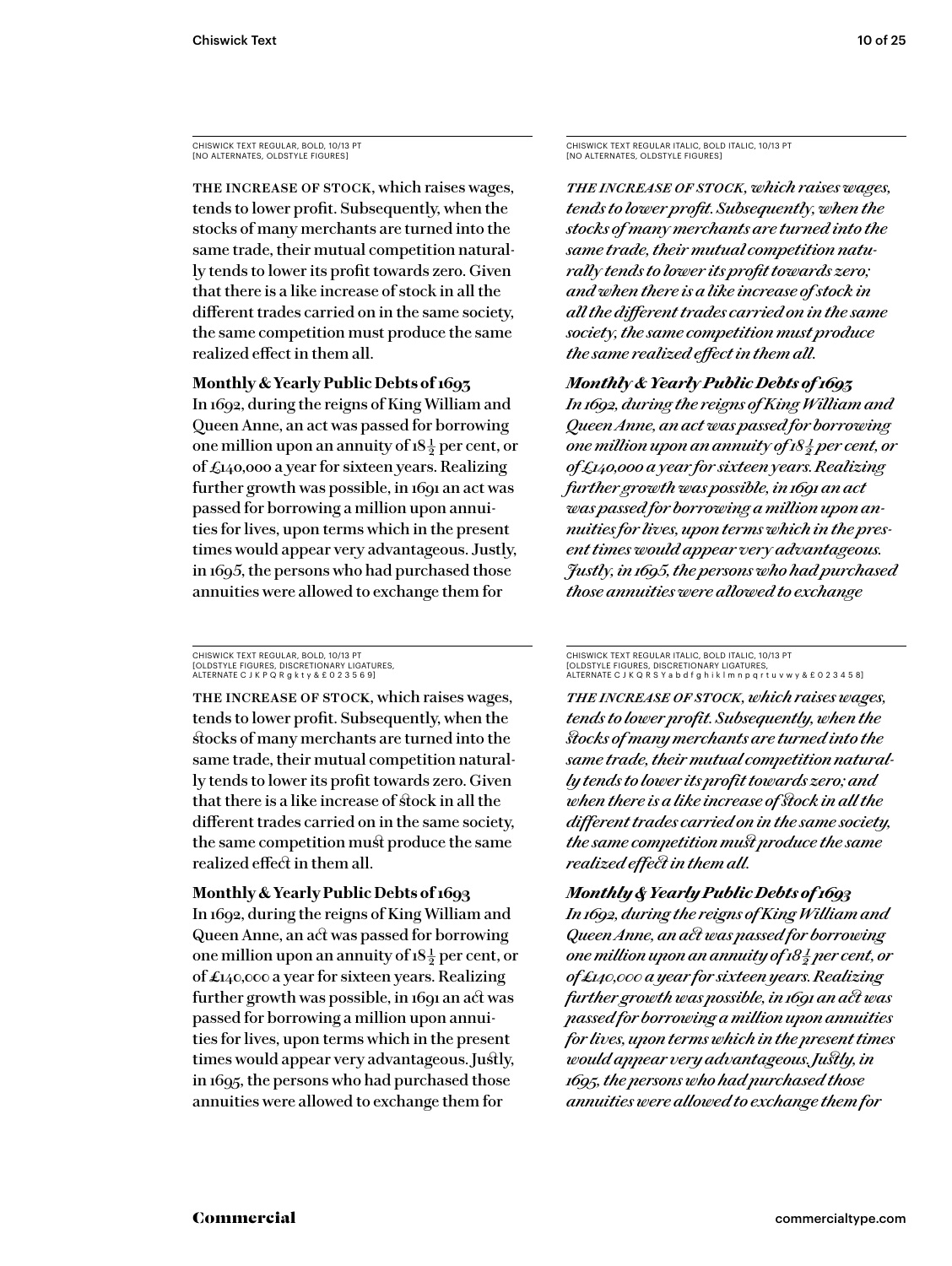CHISWICK TEXT REGULAR, BOLD, 10/13 PT [OLDSTYLE FIGURES, ALTERNATE C J K Q R g k y & £ 0 2 3 5 6 9]

The increase of stock, which raises wages, tends to lower profit. Subsequently, when the stocks of many merchants are turned into the same trade, their mutual competition naturally tends to lower its profit towards zero. Given that there is a like increase of stock in all the different trades carried on in the same society, the same competition must produce the same realized effect in them all.

## **Monthly & Yearly Public Debts of 1693**

In 1692, during the reigns of King William and Queen Anne, an act was passed for borrowing one million upon an annuity of  $18\frac{1}{2}$  per cent, or of £140,000 a year for sixteen years. Realizing further growth was possible, in 1691 an act was passed for borrowing a million upon annuities for lives, upon terms which in the present times would appear very advantageous. Justly, in 1695, the persons who had purchased those annuities were allowed to exchange them for

CHISWICK TEXT REGULAR, BOLD, 10/13 PT [OLDSTYLE FIGURES, TITLING ALTERNATES]

THE INCREASE OF STOCK, which raises wages, tends to lower profit. Subsequently, when the stocks of many merchants are turned into the same trade, their mutual competition naturally tends to lower its profit towards zero. Given that there is a like increase of stock in all the different trades carried on in the same society, the same competition must produce the same realized effect in them all.

**Monthly & Yearly Public Debts of 1693** In 1692, during the reigns of King William and Queen Anne, an act was passed for borrowing one million upon an annuity of  $18\frac{1}{2}$  per cent, or of £140,000 a year for sixteen years. Realizing further growth was possible, in 1691 an act was passed for borrowing a million upon annuities for lives, upon terms which in the present times would appear very advantageous. Justly, in 1695, the persons who had purchased those annuities were allowed to exchange them for

CHISWICK TEXT REGULAR ITALIC, BOLD ITALIC, 10/13 PT [OLDSTYLE FIGURES, ALTERNATE C J K Q R Y a b d h i k l m n p q r t u y & £ 0 2 3 5]

*The increase of stock, which raises wages, tends to lower profit. Subsequently, when the stocks of many merchants are turned into the same trade, their mutual competition naturally tends to lower its profit towards zero; and when there is a like increase of stock in all the different trades carried on in the same society, the same competition must produce the same realized effect in them all.*

## *Monthly & Yearly Public Debts of 1693*

*In 1692, during the reigns of King William and Queen Anne, an act was passed for borrowing one million upon an annuity of 18 1/2 per cent, or of £140,000 a year for sixteen years. Realizing further growth was possible, in 1691 an act was passed for borrowing a million upon annuities for lives, upon terms which in the present times would appear very advantageous. Justly, in 1695, the persons who had purchased those annuities were allowed to exchange them for* 

CHISWICK TEXT REGULAR ITALIC, BOLD ITALIC, 10/13 PT [OLDSTYLE FIGURES, SWASH ALTERNATES]

*The increase of stock, which raises wages, tends to lower profit. Subsequently, when the stocks of many merchants are turned into the same trade, their mutual competition naturally tends to lower its profit towards zero; and when there is a like increase of stock in all the different trades carried on in the same society, the same competition must produce the same realized effect in them all.*

*Monthly & Yearly Public Debts of 1693 In 1692, during the reigns of King William and Queen Anne, an act was passed for borrowing one million upon an annuity of 18* $\frac{1}{2}$  *per cent, or of £140,000 a year for sixteen years. Realizing further growth was possible, in 1691 an act was passed for borrowing a million upon annuities for lives, upon terms which in the present times would appear ver y advantageous. Justly, in 1695, the persons who had purchased those annuities were allowed to*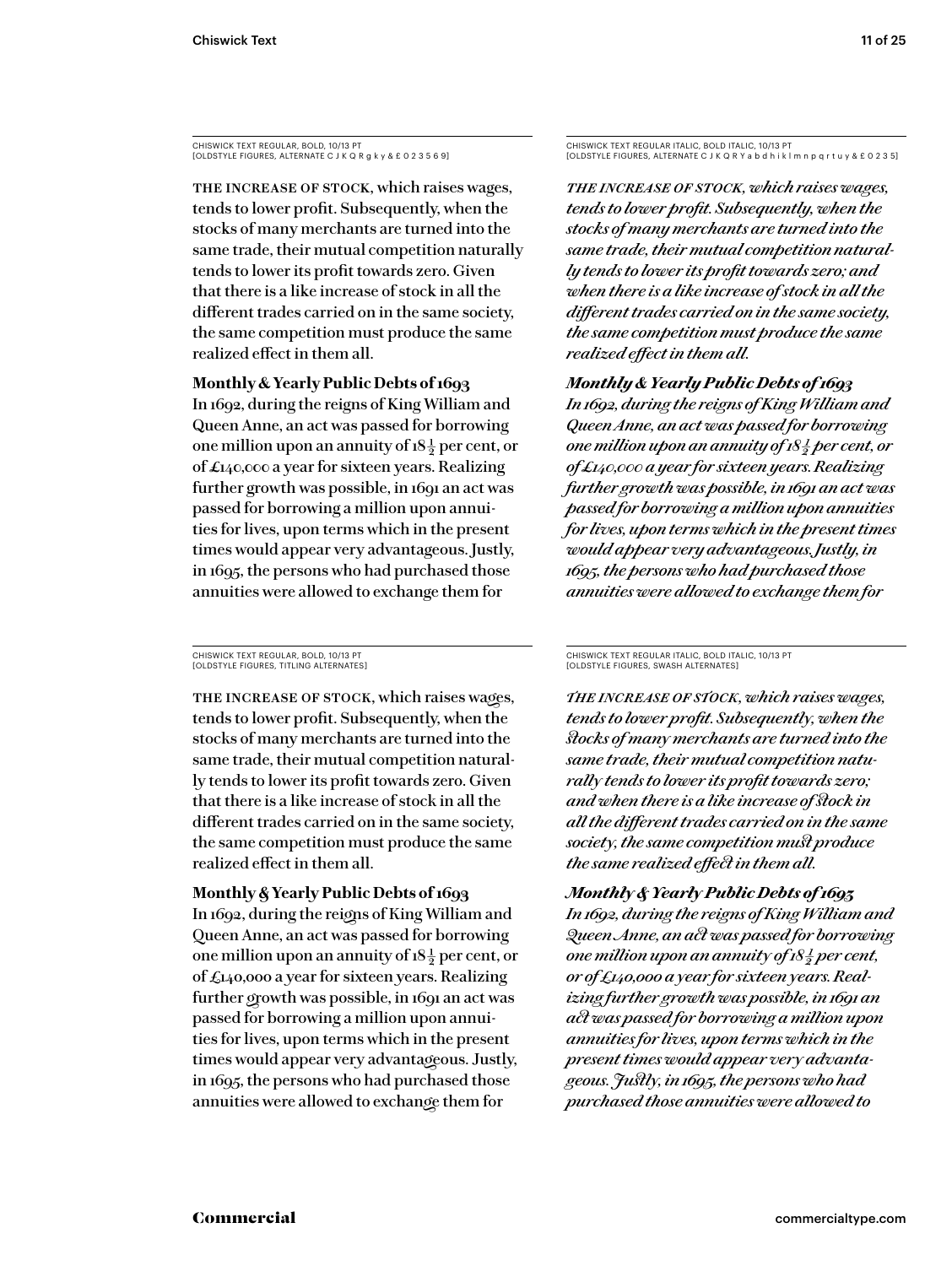CHISWICK TEXT LIGHT, LIGHT ITALIC, SEMIBOLD, 9/12 PT

EVERY INTRODUCTION to the problems of aesthetics begins by acknowledging the existence and claims of two methods of attack—the *general, philosophical, deductive*, which starts from a complete metaphysics and installs beauty in its place among the other great concepts; and the *empirical*, or *inductive*, which seeks to disengage a general principle of beauty from the objects of aesthetic experience and the facts of aesthetic enjoyment: an example of Fechner's "aesthetics from above & from below."

## **Methodologies of Aesthetics**

The first was the method of aesthetics par excellence. It was indeed only through the desire of an eighteenth-century philosopher, Baumgarten, to round out his "architectonic" of metaphysics that the science received its name, as designating the theory of knowledge in the form of feeling, parallel to that of "clear," logical thought. Kant, Schelling, and Hegel, again, made use of the concept of *the Beautiful* as a kind of keystone or cornice for their respective philosophical edifices. Aesthetics, then, came into being as the philosophy of the Beautiful, and it may be asked why this philosophical aesthetics does not suffice; why beauty should need for its understanding also an aesthetics "von unten."

## **The State of Criticism**

The answer is not that no system of philosophy is universally accepted, but that *the general aesthetic theories* have not, as yet at least, succeeded in answering the plain questions of "the plain man" in regard to concrete beauty. Kant, indeed, frankly denied that the explanation of concrete beauty, or "Doctrine of Taste," as he called it, was possible, while the various definers of beauty as "the union of the Real and the Ideal" "the expression of the Ideal to Sense," have done no more than he. No one of *these* aesthetic systems, in spite of volumes of so-called application of their principles to works of art, has been able to furnish a criterion of beauty. The criticism of the generations is summed up in the mild remark of Fechner, in his "Vorschule der Aesthetik," to the effect that the philosophical path leaves one in conceptions that, by reason of their generality, *do not well fit* the particular cases. And so it was that empirical aesthetics arose, which does not seek to answer those plain questions as to the enjoyment of concrete beauty down to its simplest forms, to which philosophical aesthetics had been

CHISWICK TEXT REGULAR, REGULAR ITALIC, BOLD, 9/12 PT

Every introduction to the problems of aesthetics begins by acknowledging the existence and claims of two methods of attack—the *general, philosophical, deductive*, which starts from a complete metaphysics and installs beauty in its place among the other great concepts; and the *empirical*, or *inductive*, which seeks to disengage a general principle of beauty from the objects of aesthetic experience and the facts of aesthetic enjoyment: an example of Fechner's "aesthetics from above & from below."

## **Methodologies of Aesthetics**

The first was the method of aesthetics par excellence. It was indeed only through the desire of an eighteenth-century philosopher, Baumgarten, to round out his "architectonic" of metaphysics that the science received its name, as designating the theory of knowledge in the form of feeling, parallel to that of "clear," logical thought. Kant, Schelling, and Hegel, again, made use of the concept of *the Beautiful* as a kind of keystone or cornice for their respective philosophical edifices. Aesthetics, then, came into being as the philosophy of the Beautiful, and it may be asked why this philosophical aesthetics does not suffice; why beauty should need for its understanding also an aesthetics "von unten."

## **The State of Criticism**

The answer is not that no system of philosophy is universally accepted, but that *the general aesthetic theories* have not, as yet at least, succeeded in answering the plain questions of "the plain man" in regard to concrete beauty. Kant, indeed, frankly denied that the explanation of concrete beauty, or "Doctrine of Taste," as he called it, was possible, while the various definers of beauty as "the union of the Real and the Ideal" "the expression of the Ideal to Sense," have done no more than he. No one of *these* aesthetic systems, in spite of volumes of so-called application of their principles to works of art, has been able to furnish a criterion of beauty. The criticism of the generations is summed up in the mild remark of Fechner, in his "Vorschule der Aesthetik," to the effect that the philosophical path leaves one in conceptions that, by reason of their generality, *do not well fit* the particular cases. And so it was that empirical aesthetics arose, which does not seek to answer those plain questions as to the enjoyment of concrete beauty down to its simplest forms, to which philosophical aesthetics had been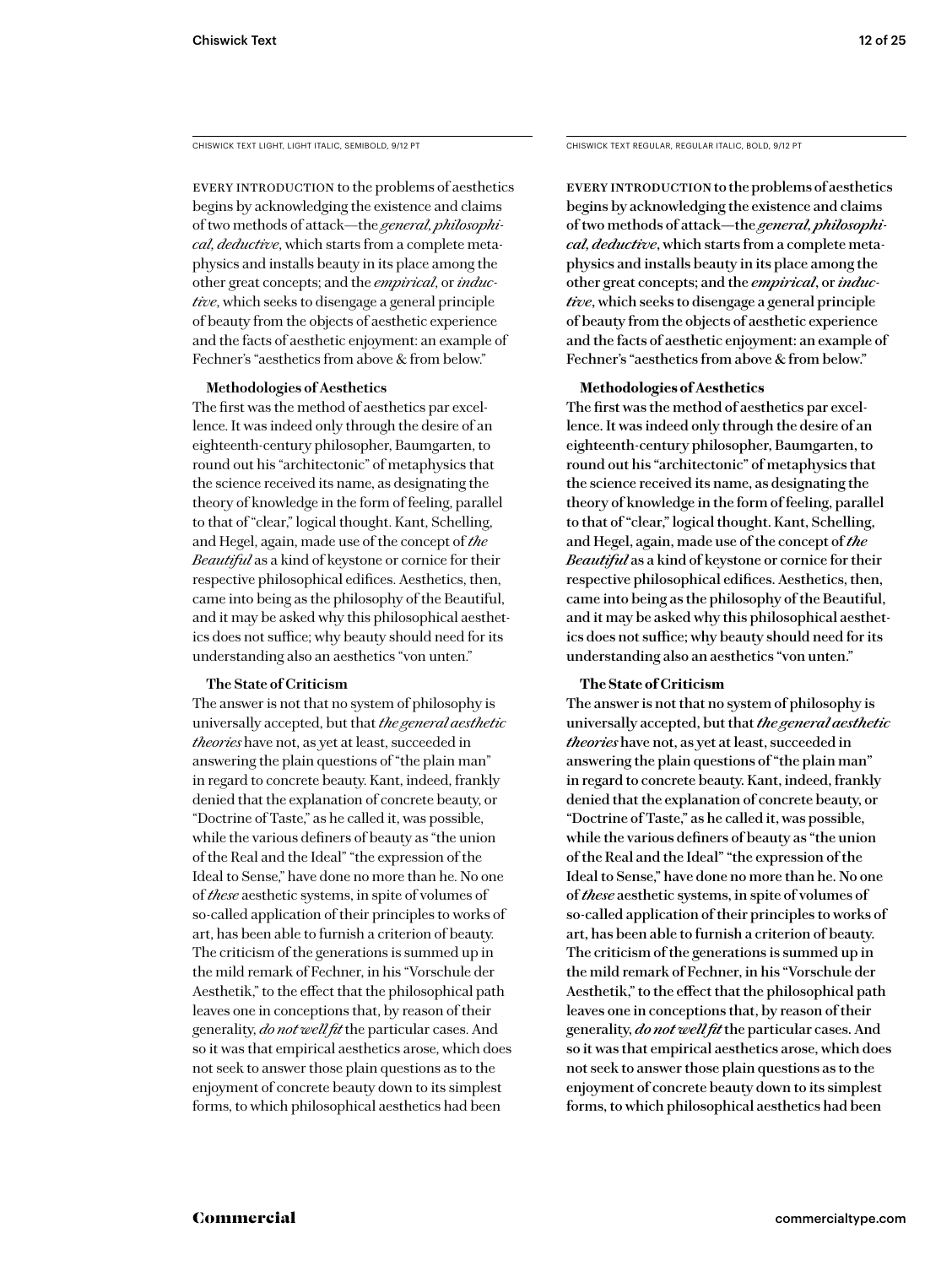CHISWICK TEXT LIGHT, LIGHT ITALIC, SEMIBOLD, 8/11 PT

EVERY INTRODUCTION to the problems of aesthetics begins by acknowledging the existence and claims of two methods of attack—the *general, philosophical, deductive*, which starts from a complete metaphysics and installs beauty in its place among the other great concepts; and the *empirical*, or *inductive*, which seeks to disengage a general principle of beauty from the objects of aesthetic experience and the facts of aesthetic enjoyment: an example of Fechner's "aesthetics from above & from below."

#### **Methodologies of Aesthetics**

The first was the method of aesthetics par excellence. It was indeed only through the desire of an eighteenthcentury philosopher, Baumgarten, to round out his "architectonic" of metaphysics that the science received its name, as designating the theory of knowledge in the form of feeling, parallel to that of "clear," logical thought. Kant, Schelling, and Hegel, again, made use of the concept of *the Beautiful* as a kind of keystone or cornice for their respective philosophical edifices. Aesthetics, then, came into being as the philosophy of the Beautiful, and it may be asked why this philosophical aesthetics does not suffice; why beauty should need for its understanding also an aesthetics "von unten."

#### **The State of Criticism**

The answer is not that no system of philosophy is universally accepted, but that *the general aesthetic theories* have not, as yet at least, succeeded in answering the plain questions of "the plain man" in regard to concrete beauty. Kant, indeed, frankly denied that the explanation of concrete beauty, or "Doctrine of Taste," as he called it, was possible, while the various definers of beauty as "the union of the Real and the Ideal" "the expression of the Ideal to Sense," have done no more than he. No one of *these* aesthetic systems, in spite of volumes of so-called application of their principles to works of art, has been able to furnish a criterion of beauty. The criticism of the generations is summed up in the mild remark of Fechner, in his "Vorschule der Aesthetik," to the effect that the philosophical path leaves one in conceptions that, by reason of their generality, *do not well fit* the particular cases.

#### **The Rise of the Empiricists**

And so it was that empirical aesthetics arose, which does not seek to answer those plain questions as to the enjoyment of concrete beauty down to its simplest forms, to which philosophical aesthetics had been inadequate. But it is clear that neither has empirical aesthetics said the last word concerning beauty. Criticism is still in a chaotic state that would be impossible if aesthetic theory were firmly grounded. This situation appears to me to be due to the inherent inadequacy and CHISWICK TEXT REGULAR, REGULAR ITALIC, BOLD, 8/11 PT

EVERY INTRODUCTION to the problems of aesthetics begins by acknowledging the existence and claims of two methods of attack—the *general, philosophical, deductive*, which starts from a complete metaphysics and installs beauty in its place among the other great concepts; and the *empirical*, or *inductive*, which seeks to disengage a general principle of beauty from the objects of aesthetic experience and the facts of aesthetic enjoyment: an example of Fechner's "aesthetics from above & from below."

#### **Methodologies of Aesthetics**

The first was the method of aesthetics par excellence. It was indeed only through the desire of an eighteenthcentury philosopher, Baumgarten, to round out his "architectonic" of metaphysics that the science received its name, as designating the theory of knowledge in the form of feeling, parallel to that of "clear," logical thought. Kant, Schelling, and Hegel, again, made use of the concept of *the Beautiful* as a kind of keystone or cornice for their respective philosophical edifices. Aesthetics, then, came into being as the philosophy of the Beautiful, and it may be asked why this philosophical aesthetics does not suffice; why beauty should need for its understanding also an aesthetics "von unten."

#### **The State of Criticism**

The answer is not that no system of philosophy is universally accepted, but that *the general aesthetic theories* have not, as yet at least, succeeded in answering the plain questions of "the plain man" in regard to concrete beauty. Kant, indeed, frankly denied that the explanation of concrete beauty, or "Doctrine of Taste," as he called it, was possible, while the various definers of beauty as "the union of the Real and the Ideal" "the expression of the Ideal to Sense," have done no more than he. No one of *these* aesthetic systems, in spite of volumes of so-called application of their principles to works of art, has been able to furnish a criterion of beauty. The criticism of the generations is summed up in the mild remark of Fechner, in his "Vorschule der Aesthetik," to the effect that the philosophical path leaves one in conceptions that, by reason of their generality, *do not well fit* the particular cases.

#### **The Rise of the Empiricists**

And so it was that empirical aesthetics arose, which does not seek to answer those plain questions as to the enjoyment of concrete beauty down to its simplest forms, to which philosophical aesthetics had been inadequate. But it is clear that neither has empirical aesthetics said the last word concerning beauty. Criticism is still in a chaotic state that would be impossible if aesthetic theory were firmly grounded. This situation appears to me to be due to the inherent inadequacy and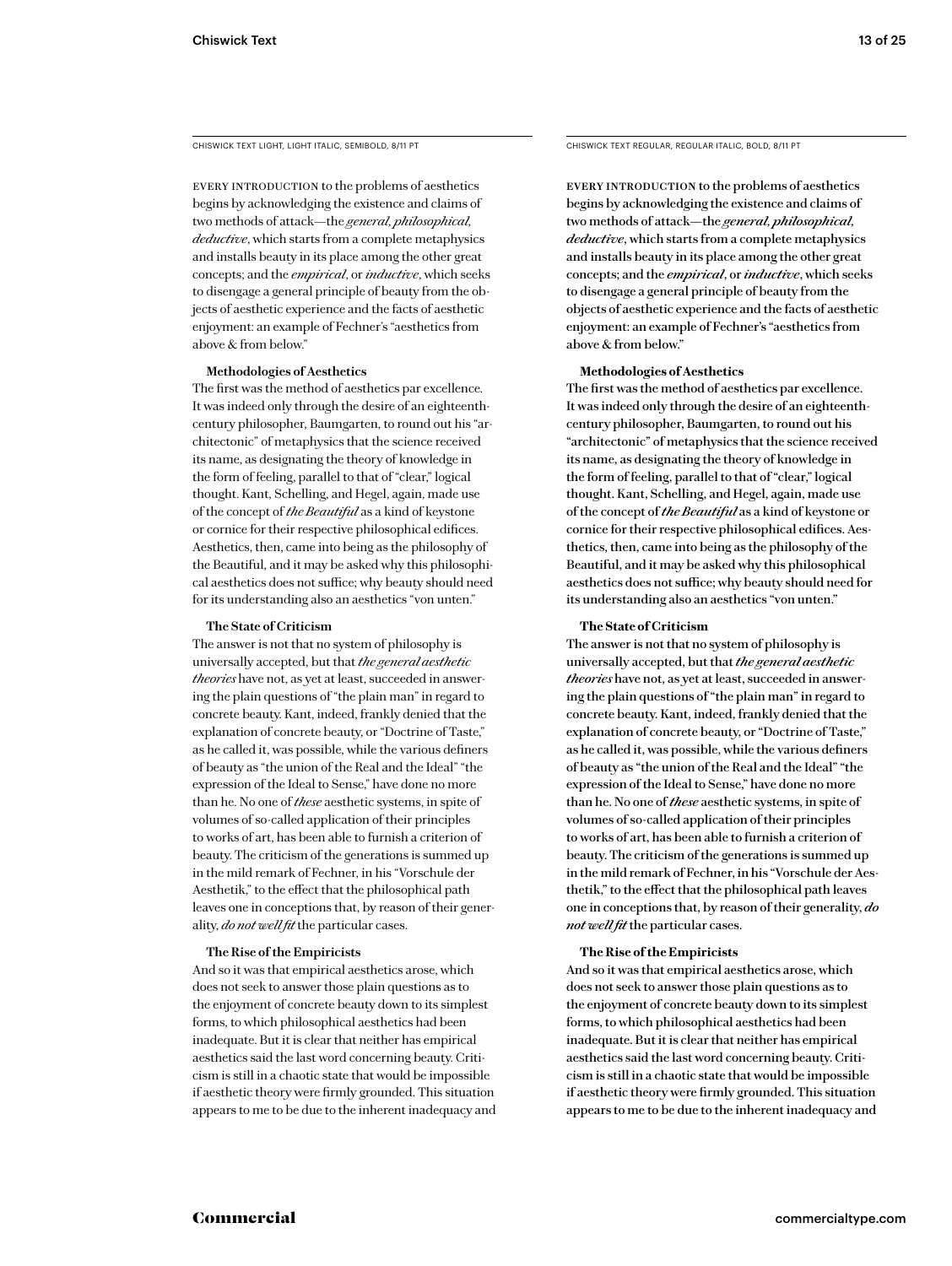SITUATIONIST INTERNATIONAL (SI) was a group of international revolutionaries founded in 1957. With their ideas rooted in Marxism and the 20th century European artistic avantgarde, they advocated experiences of life being alternative to those admitted by the capitalist order, for the fulfillment of human primitive desires and the pursuing of a superior passional quality. For this purpose they suggested and experimented with the construction of situations; the setting up of environments favorable for the fulfillment of such desires. Using methods drawn from the arts, they developed a series of experimental fields of study for the construction of such, like unitary urbanism.

The sense of constructing situations is to fulfill human primitive desires and pursue a superior passional quality. From *Internationale Situationiste #1*: "This alone can lead to the further clarification of these simple basic desires, and to the confused emergence of new desires whose material roots will be precisely the new reality engendered by situationist construc-

CHISWICK TEXT REGULAR, 6/8 PT [TRACKING +8]

SITUATIONIST INTERNATIONAL (SI) was a group of international revolutionaries founded in 1957. With their ideas rooted in Marxism and the 20th century European artistic avantgarde, they advocated experiences of life being alternative to those admitted by the capitalist order, for the fulfillment of human primitive desires and the pursuing of a superior passional quality. For this purpose they suggested and experimented with the construction of situations; the setting up of environments favorable for the fulfillment of such desires. Using methods drawn from the arts, they developed a series of experimental fields of study for the construction of such, like unitary urbanism.

The sense of constructing situations is to fulfill human primitive desires and pursue a superior passional quality. From *Internationale Situationiste #1*: "This alone can lead to the further clarification of these simple basic desires, and to the confused emergence of new desires whose material roots will be precisely the new reality engendered by situationist constructions. We must thus envisage a sort of situationist-oriented psychoanalysis in which, in contrast to the goals pursued by the various currents stemming from Freudianism, each of the participants in this adventure would discover desires for specific ambiences in order to fulfill them. Each person must seek what he loves, what attracts him. Through this method

# CHISWICK TEXT SEMIBOLD, 7/9 PT [TRACKING +8]

**SITUATIONIST INTERNATIONAL (SI) was a group of international revolutionaries founded in 1957. With their ideas rooted in Marxism and the 20th century European artistic avantgarde, they advocated experiences of life being alternative to those admitted by the capitalist order, for the fulfillment of human primitive desires and the pursuing of a superior passional quality. For this purpose they suggested and experimented with the construction of situations; the setting up of environments favorable for the fulfillment of such desires. Using methods drawn from the arts, they developed a series of experimental fields of study for the construction of such, like unitary urbanism.**

**The sense of constructing situations is to fulfill human primitive desires and pursue a superior passional quality. From** *Internationale Situationiste #1***: "This alone can lead to the further clarification of these simple basic desires, and to the confused emergence of new desires whose material roots will be precisely the new reality engendered by situationist construc-**

CHISWICK TEXT SEMIBOLD, 6/8 PT [TRACKING +8]

**SITUATIONIST INTERNATIONAL (SI) was a group of international revolutionaries founded in 1957. With their ideas rooted in Marxism and the 20th century European artistic avantgarde, they advocated experiences of life being alternative to those admitted by the capitalist order, for the fulfillment of human primitive desires and the pursuing of a superior passional quality. For this purpose they suggested and experimented with the construction of situations; the setting up of environments favorable for the fulfillment of such desires. Using methods drawn from the arts, they developed a series of experimental fields of study for the construction of such, like unitary urbanism.**

**The sense of constructing situations is to fulfill human primitive desires and pursue a superior passional quality. From** *Internationale Situationiste #1***: "This alone can lead to the further clarification of these simple basic desires, and to the confused emergence of new desires whose material roots will be precisely the new reality engendered by situationist constructions. We must thus envisage a sort of situationist-oriented psychoanalysis in which, in contrast to the goals pursued by the various currents stemming from Freudianism, each of the participants in this adventure would discover desires for specific ambiences in order to fulfill them. Each person must seek what he loves, what attracts him. Through this method** 

CHISWICK TEXT BOLD, 7/9 PT [TRACKING +8]

**SITUATIONIST INTERNATIONAL (SI) was a group of international revolutionaries founded in 1957. With their ideas rooted in Marxism and the 20th century European artistic avantgarde, they advocated experiences of life being alternative to those admitted by the capitalist order, for the fulfillment of human primitive desires and the pursuing of a superior passional quality. For this purpose they suggested and experimented with the construction of situations; the setting up of environments favorable for the fulfillment of such desires. Using methods drawn from the arts, they developed a series of experimental fields of study for the construction of such, like unitary urbanism.**

**The sense of constructing situations is to fulfill human primitive desires and pursue a superior passional quality. From** *Internationale Situationiste #1***: "This alone can lead to the further clarification of these simple basic desires, and to the confused emergence of new desires whose material roots will be precisely the new reality engendered** 

#### CHISWICK TEXT BOLD, 6/8 PT [TRACKING +8]

**SITUATIONISTINTERNATIONAL(SI) was a group of international revolutionaries founded in 1957. With their ideas rooted in Marxism and the 20th century European artistic avantgarde, they advocated experiences of life being alternative to those admitted by the capitalist order, for the fulfillment of human primitive desires and the pursuing of a superior passional quality. For this purpose they suggested and experimented with the construction of situations; the setting up of environments favorable for the fulfillment of such desires. Using methods drawn from the arts, they developed a series of experimental fields of study for the construction of such, like unitary urbanism.**

**The sense of constructing situations is to fulfill human primitive desires and pursue a superior passional quality. From** *Internationale Situationiste #1***: "This alone can lead to the further clarification of these simple basic desires, and to the confused emergence of new desires whose material roots will be precisely the new reality engendered by situationist constructions. We must thus envisage a sort of situationist-oriented psychoanalysis in which, in contrast to the goals pursued by the various currents stemming from Freudianism, each of the participants in this adventure would discover desires for specific ambiences in order to fulfill them. Each person must seek what he loves, what attracts him. Through this method**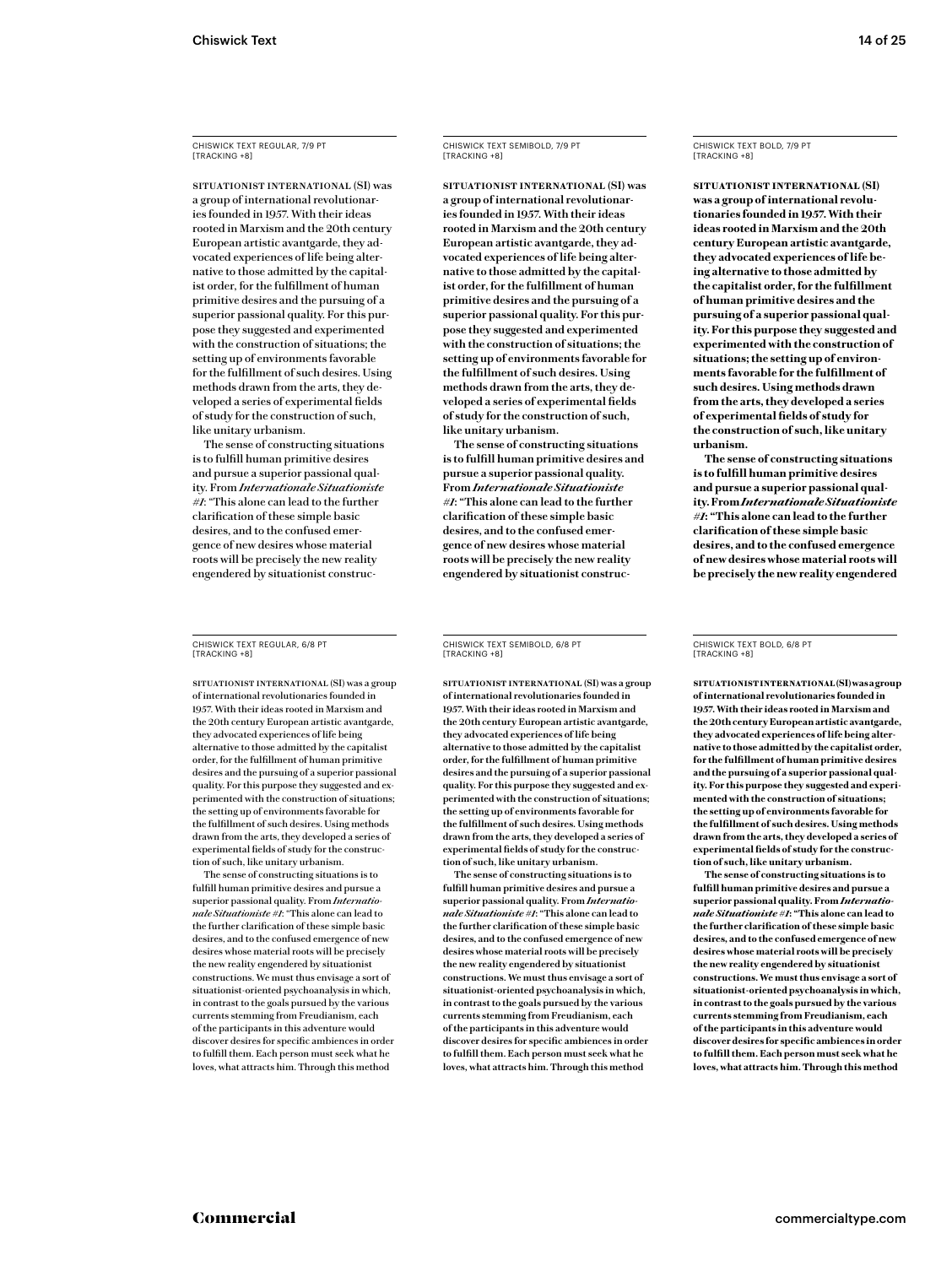CHISWICK TEXT REGULAR, REGULAR ITALIC, 9/11 PT

The Spanish War, which began in 1739, and the French war which soon followed it occasioned further increase of the debt, which, on the 31st of December 1748, after the war had been concluded by the Treaty of Aix-la-Chapelle, amounted to £78,293,313. The most profound peace of seventeen years continuance had taken no more than  $\pounds8,328,354$ . from it. A war of less than nine years' continuance added  $\pounds_{31,33}8,689$ to it. (Refer to James Postlethwaite's *The Histor y of the Public Revenue.*) During the administration of Mr. Pelham, the interest of the public debt was reduced, or at least measures were taken for reducing it, from four to three per cent; the sinking fund was increased, and some part of the public debt was paid off. In 1755, before the breaking out of the late war, the funded debt of Great Britain amounted to £72,289,673. On the 5th of January 1763, at the conclusion of the peace, the funded debt amounted to £122,603,336. The unfunded debt has been stated at £13,927,589.

CHISWICK TEXT REGULAR, REGULAR ITALIC, 9/12 PT

The Spanish War, which began in 1739, and the French war which soon followed it occasioned further increase of the debt, which, on the 31st of December 1748, after the war had been concluded by the Treaty of Aix-la-Chapelle, amounted to  $\pounds 78,293,313$ . The most profound peace of seventeen years continuance had taken no more than  $\pounds8,328,354$ . from it. A war of less than nine years' continuance added  $\pounds_{31,37}8,689$ to it. (Refer to James Postlethwaite's *The Histor y of the Public Revenue.*) During the administration of Mr. Pelham, the interest of the public debt was reduced, or at least measures were taken for reducing it, from four to three per cent; the sinking fund was increased, and some part of the public debt was paid off. In 1755, before the breaking out of the late war, the funded debt of Great Britain amounted to £72,289,673. On the 5th of January 1763, at the conclusion of the peace, the funded debt amounted to £122,603,336. The unfunded debt has been stated at £13,927,589.

CHISWICK TEXT REGULAR, REGULAR ITALIC, 9/13 PT

The Spanish War, which began in 1739, and the French war which soon followed it occasioned further increase of the debt, which, on the 31st of December 1748, after the war had been concluded by the Treaty of Aix-la-Chapelle, amounted to  $\pounds$ 78,293,313. The most profound peace of seventeen years continuance had taken no more than  $\pounds8,328,354$ . from it. A war of less than nine years' continuance added  $\pounds_{31,37}8,689$ to it. (Refer to James Postlethwaite's *The Histor y of the Public Revenue.*) During the administration of Mr. Pelham, the interest of the public debt was reduced, or at least measures were taken for reducing it, from four to three per cent; the sinking fund was increased, and some part of the public debt was paid off. In 1755, before the breaking out of the late war, the funded debt of Great Britain amounted to £72,289,673. On the 5th of January 1763, at the conclusion of the peace, the funded debt amounted to  $\pounds$ 122,603,336. The unfunded debt has been stated at £13,927,589.

CHISWICK TEXT REGULAR, REGULAR ITALIC, 9/14 PT

The Spanish War, which began in 1739, and the French war which soon followed it occasioned further increase of the debt, which, on the 31st of December 1748, after the war had been concluded by the Treaty of Aix-la-Chapelle, amounted to  $\pounds$ 78,293,313. The most profound peace of seventeen years continuance had taken no more than  $\pounds8,328,354$ . from it. A war of less than nine years' continuance added  $\pounds_{31,33}8,689$ to it. (Refer to James Postlethwaite's *The Histor y of the Public Revenue.*) During the administration of Mr. Pelham, the interest of the public debt was reduced, or at least measures were taken for reducing it, from four to three per cent; the sinking fund was increased, and some part of the public debt was paid off. In 1755, before the breaking out of the late war, the funded debt of Great Britain amounted to £72,289,673. On the 5th of January 1763, at the conclusion of the peace, the funded debt amounted to £122,603,336. The unfund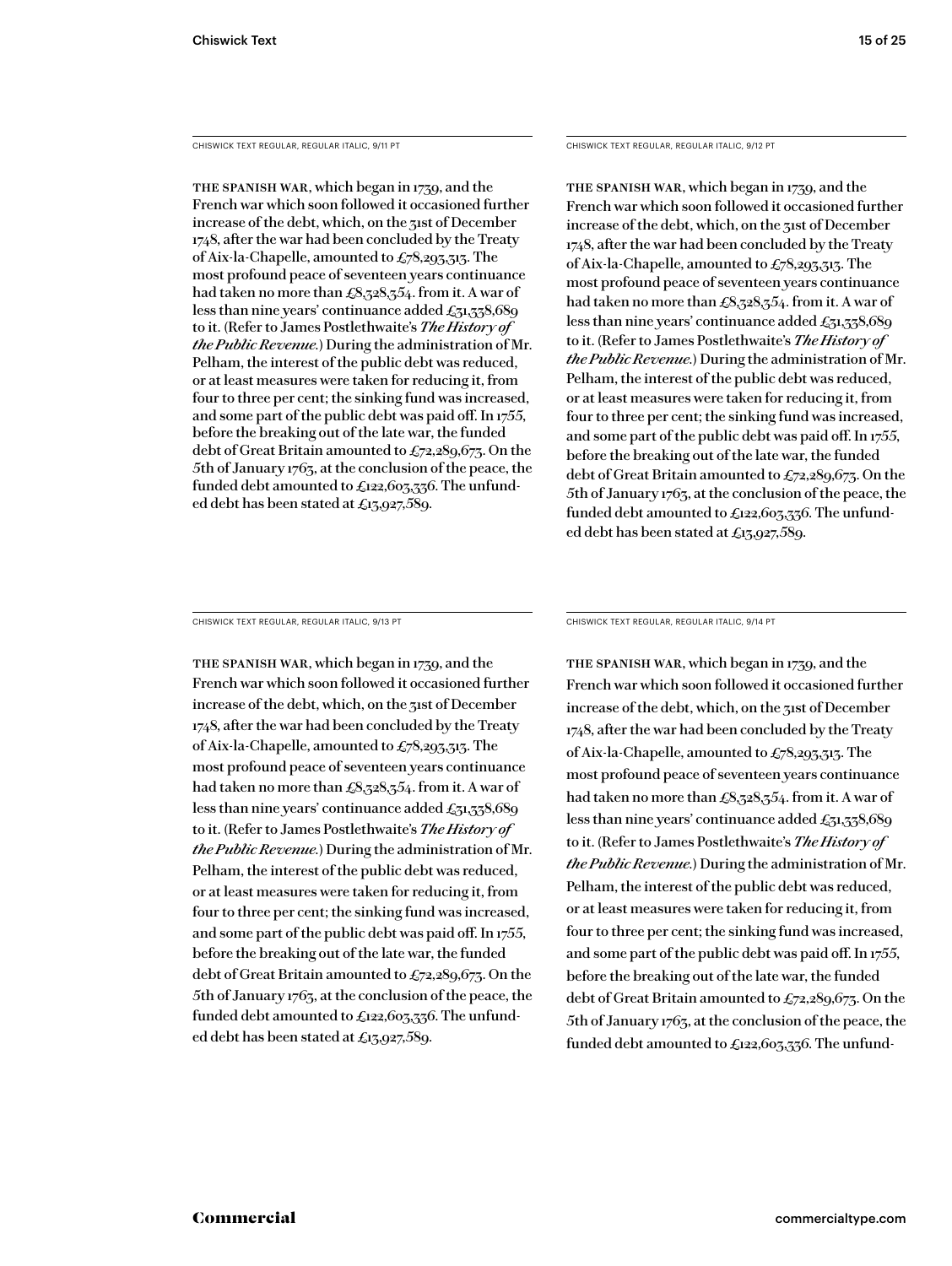ČESKÝ (CZECH) CHISWICK TEXT REGULAR, REGULAR ITALIC, 9/12 PT

Ačkoli klimšova nenapsala knih mnoho, přece zná ji ta naše četbychtivá mládež tuze dobře. Zná ji zejména z knih: Z jara do léta, Kniha báchorek, Paleček a Malenka, Z ráje, Rodinná skřínka a j., a pak z různých časopisů pro mládež, do nichž velice pilně přispívá. Její práce vesměs děti naše rády čítají, poněvadž skutečně vynikají vším, čeho se na dobré četbě žádá. Však Klimšova také pracuje s láskou, pracuje opravdově vážně a nevydá nic na světlo, co by důkladně nepodrobila soudu svému i soudu jiných. A to právě dodává jejím prácem té pravé ceny. Nuže seznammež se se životem této tiché a skromné pracovnice, seznammež se i s jejími pěknými spisy. Klimšova narodila se 7. dne měsíce prosince roku 1851. v Poličce. Otec její byl dosti zámožným a váženým měšťanem, měltě v Poličce dům a byl dlouhá léta členem obecního zastupitelstva, ba i městským radním. *Při domě měli Klimšovi zahrádku.* Něžná matka Bohumilčina milovala totiž velice květiny a při tom lnula také velikou láskou ku zvířatům. Byla dobra, o vše, ale zvláště o děti své starostliva, při tom pilna, šetrna a skoro až příliš skromna. Podobala se, zvláště v pozdějším svém

DEUTSCH (GERMAN) CHISWICK TEXT REGULAR, REGULAR ITALIC, 9/12 PT

Sehen wir das Gesamtbild unseres heutigen Lebens nur mit unseren Augen an, so können wir die Folgerung ziehen, daß dieses Gebilde einen chaotischen Charakter trägt, und es kann uns nicht wundern, daß diejenigen, welche sich in diesem scheinbaren Chaos unwohl fühlen, der Welt entfliehen oder sich in geistigen Abstraktionen verlieren wollen. Doch jedenfalls muß es uns klar sein, daß diese Flucht vor der Wirklichkeit ein ebenso großer Irrtum ist wie jene Anlehnung an den reinsten Materialismus. Weder die Flucht in das Mittelalter, noch der von verschiedenen Kunsthistorikern empfohlene Wiederaufbau des Olympos kann und die Lösung bringen. Unsere Zeit hat eine andere Mission zu erfüllen als die des Mittelalters und des Hellenismus. *Um die Aufgabe unserer Zeit richtig zu verstehen, ist es notwendig,* daß wir nicht nur mit unseren Augen, sondern vielmehr mit unseren innerlichen Sinnesorganen die Lebensstruktur erfassen. Haben wir einmal die Synthese des Lebens aus der Tiefe unseres Wesens gewonnen und als Inhalt von Kultur und Kunst anerkannt, so wird es uns nicht schwer fallen an Hand von Dokumenten,

DANSK (DANISH) CHISWICK TEXT REGULAR, REGULAR ITALIC, 9/12 PT

Der var en lille havfisk af god familie, navnet husker jeg ikke, det må de lærde sige dig. Den lille fisk havde attenhundrede søskende, alle lige gamle; de kendte ikke deres fader eller moder, de måtte straks skøtte sig selv og svømme om, men det var en stor fornøjelse; vand havde de nok at drikke, hele verdenshavet, føden tænkte de ikke på, den kom nok; hver ville følge sin lyst, hver ville få sin egen historie, ja det tænkte heller ingen af dem på. Solen skinnede ned i vandet, det lyste om dem, det var så klart, det var en verden med de forunderligste skabninger, og nogle så gruelig store, med voldsomme gab, de kunne sluge de attenhundrede søskende, men det tænkte de heller ikke på, for ingen af dem var endnu blevet slugt. *De små svømmede sammen, tæt op til hverandre,* som sildene og makrellerne svømmer; men som de allerbedst svømmede i vandet og tænkte på ingenting, sank, med forfærdelig lyd, ovenfra, midt ned imellem dem, en lang, tung ting, der slet ikke ville holde op; længere og længere strakte den sig, og hver af småfiskene, som den ramte, blev kvast eller fik et knæk, som de ikke kunne forvinde. Alle småfisk, de

#### ESPAÑOL (SPANISH) CHISWICK TEXT REGULAR, REGULAR ITALIC, 9/12 PT

En esta conferencia no pretendo, como en anteriores, definir, sino subrayar; no quiero dibujar, sino sugerir. Animar, en su exacto sentido. Herir pájaros soñolientos. Donde haya un rincón oscuro, poner un reflejo de nube alargada y regalar unos cuantos espejos de bolsillo a las señoras que asisten. He querido bajar a la ribera de los juncos. Por debajo de las tejas amarillas. A la salida de las aldeas, donde el tigre se come a los niños. Estoy en este momento lejos del poeta que mira el reloj, lejos del poeta que lucha con la estatua, que lucha con el sueño, que lucha con la anatomía; he huido de todos mis amigos y me voy con aquel muchacho que se come la fruta verde y mira cómo las hormigas devoran al pájaro aplastado por el automóvil. *Por las calles más puras del pueblo me encontraréis;* por el aire viajero y la luz tendida de las melodías que Rodrigo Caro llamó "reverendas madres de todos los cantares". Por todos los sitios donde se abre la tierna orejita rosa del niño o la blanca orejita de la niña que espera, llena de miedo, el alfiler que abra el agujero para la arracada. En todos los paseos que yo he dado por España, un poco cansado de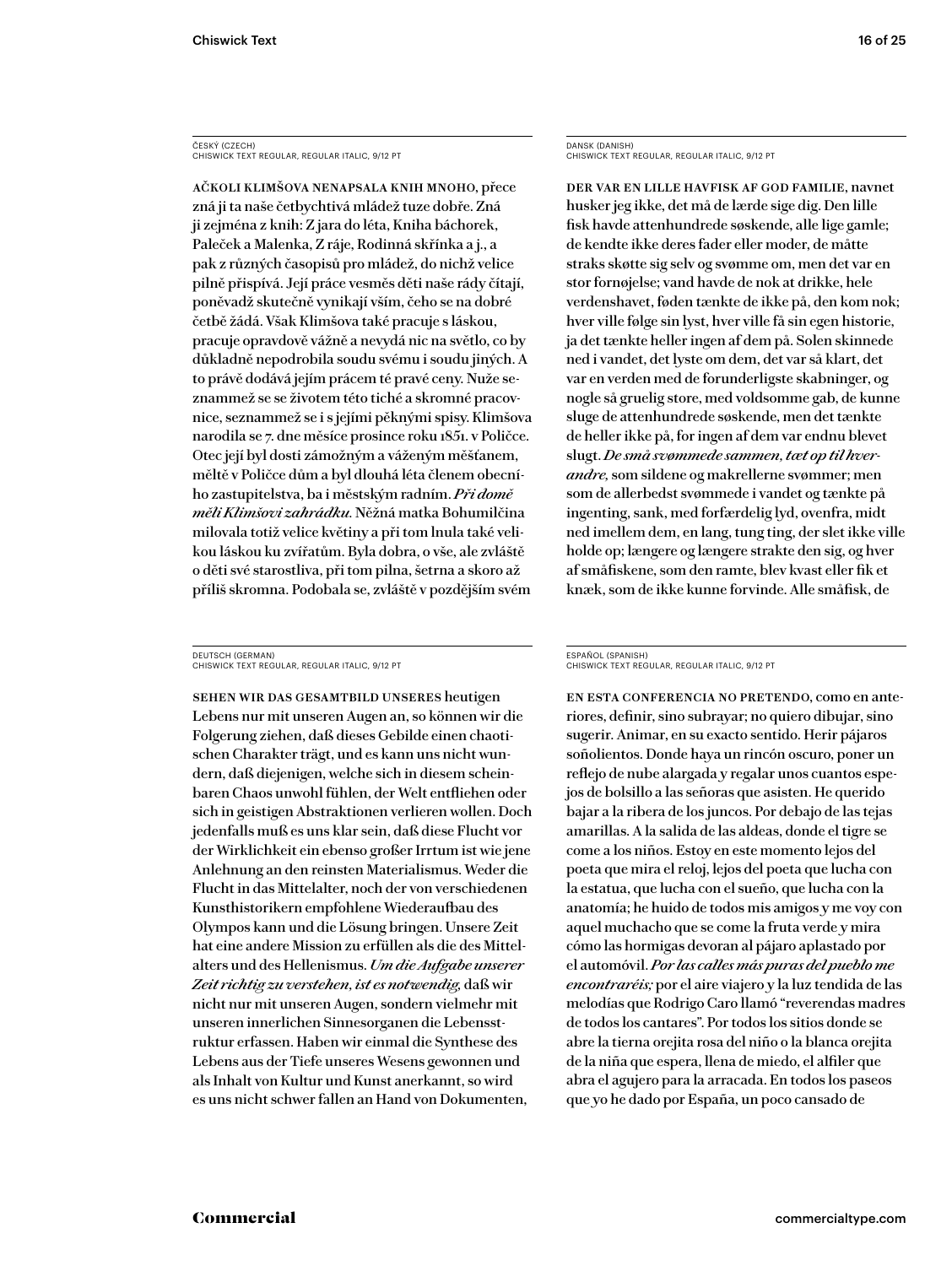FRANÇAIS (FRENCH) CHISWICK TEXT REGULAR, REGULAR ITALIC, 9/12 PT

Dada a son origine dans le dictionnaire. C'est terriblement simple. En français cela signifie «cheval de bois». En allemand «va te faire, au revoir, à la prochaine». En roumain «oui en effet, vous avez raison, c'est ça, d'accord, vraiment, on s'en occupe», etc. C'est un mot international. Seulement un mot et ce mot comme mouvement. Très facile à comprendre. Lorsqu'on en fait une tendance artistique, cela revient à vouloir supprimer les complications. *Psychologie Dada.* Allemagne Dada y compris indigestions et crampes brouillardeuses, littérature Dada, bourgeoisie Dada et vous, très vénérés poètes, vous qui avez toujours fait de la poésie avec des mots, mais qui n'en faites jamais du mot lui-même, vous qui tournez autour d'un simple point en poétisant. Guerre mondiale Dada et pas de fin, révolution Dada et pas de commencement. Dada, amis et soi-disant poètes, très estimés fabricateurs et évangélistes Dada Tzara, Dada Huelsenbeck, Dada m'dada, Dada m'dada, Dada mhm, dada dera dada, Dada Hue, Dada Tza. Comment obtenir la béatitude ? En disant Dada. Comment devenir célèbre? En disant Dada. D'un geste

MAGYAR (HUNGARIAN) CHISWICK TEXT REGULAR, REGULAR ITALIC, 9/12 PT

Hajnali két órakor a segédtiszt belépett a tábornok szobájába és jelentette, hogy a járőrök elindultak a hodricsi úton. Az asztalra állított petróleumlámpa körül szétteregetett tereprajzok és jelentések hevertek, rajtuk keresztbe dobva egy ezüstgombos lovaglópálca. A tábornok a szoba közepén állt és hideg arccal hallgatta a segédtiszt szavait. Kurtára nyírt szakála rőtesen csillogott a lámpafényben. *Aranykeretes szemüvege mögül jeges nyugalommal csillámlottak elő kék szemei.* Csupa energia volt ez a hat láb magas, karcsú ember, aki egy hónap előtt vette át a feldunai hadtest parancsnokságát. De most mégis, mintha valami fáradtságot vagy inkább fásultságot árultak volna el mozdulatai. Némán bólintott s mikor a segédtiszt mögött becsukódott az ajtó, kimerülten dobta magát a kopott díványra. Két nap óta mindig talpon volt s egyik izgalom a másik után érte. A Szélakna irányában fekvő főcsapat felé haladó ellenség már egy napi előnyt nyert a Zsarnócra kirendelt zászlóalj parancsnokának ügyetlensége folytán. Első felindulásában maga vette át a zászlóalj vezényletét s negyvennyolc óra óta egy percre le nem

ITALIANO (ITALIAN) CHISWICK TEXT REGULAR, REGULAR ITALIC, 9/12 PT

Dapprima, ripetendendo l'errore commesso in gioventù, scrisse di animali che conosceva poco, e le sue favole risonarono di ruggiti e barriti. Poi si fece più umano, se così si può dire, scrivendo degli animali che credeva di conoscere. Così la mosca gli regalò una gran quantità di favole dimostrandosi un animale più utile di quanto si creda. In una di quelle favole ammirava la velocità del dittero, velocità sprecata perchè non gli serviva nè a raggiungere la preda nè a garantire la sua incolumità. Qui faceva la morale una testuggine. Un'altra favola esaltava la mosca che distruggeva le cose sozze da essa tanto amate. Una terza si meravigliava che la mosca, l'animale più ricco d'occhi, veda tanto imperfettamente. Infine una raccontava di un uomo che, dopo di aver schiacciato una mosca noiosa, le gridò: "Ti ho beneficata; ecco che non sei più una mosca". Con tale sistema *era facile di avere ogni giorno* la favola pronta col caffè del mattino. Doveva venire la guerra ad insegnargli che la favola poteva divenire un'espressione del proprio animo, il quale così inseriva la mummietta nella macchina della vita, quale un suo organo. Ed

#### POLSKI (POLISH) CHISWICK TEXT REGULAR, REGULAR ITALIC, 9/12 PT

Od wczoraj jakiś niepokój panuje w uliczce. Stary Mendel dziwi się i częściej niż zwykle nakłada krótką łajkę patrząc w okno. Tych ludzi nie widział on tu jeszcze. Gdzie idą? Po co przystają z robotnikami, śpieszącymi do kopania fundamentów pod nowy dom niciarza Greulicha? Skąd się tu wzięły te obszarpane wyrostki? Dlaczego patrzą tak po sieniach? Skąd mają pieniądze, że idą w pięciu do szynku? Stary Mendel kręci głową, smokcząc mały, silnie wygięty wiśniowy cybuszek. *On zna tak dobrze tę uliczkę cichą. Jej fizjonomię, jej ruch.* jej głosy, jej tętno. Wie, kiedy zza którego węgła wyjrzy w dzień pogodny słońce; ile dzieci przebiegnie rankiem, drepcąc do ochronki, do szkoły; ile zwiędłych dziewcząt w ciemnych chustkach, z małymi blaszeczkami w ręku przejdzie po trzy, po cztery, do fabryki cygar na robotę; ile kobiet przystanie z koszami na starym, wytartym chodniku, pokazując sobie zakupione jarzyny, skarżąc się na drogość jaj, mięsa i masła; ilu wyrobników przecłapie środkiem bruku, ciężkim chodem nóg obutych w trepy, niosąc pod pachą węzełki, a w ręku cebrzyki, kielnie, liny. siekiery, piły.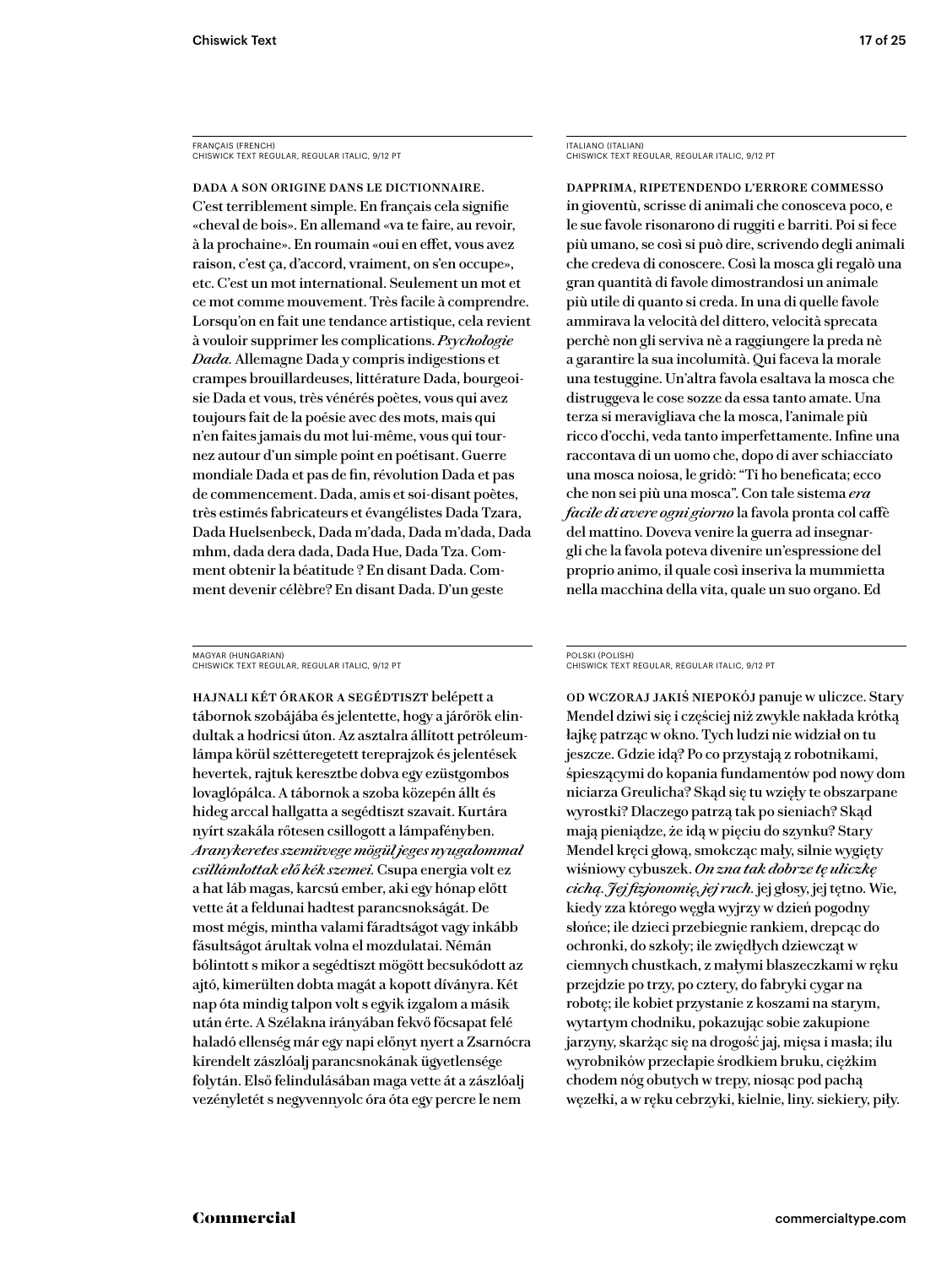PORTUGUÊS (PORTUGUESE) CHISWICK TEXT REGULAR, REGULAR ITALIC, 9/12 PT

D. Benedita levantou-se, no dia seguinte, com a idéia de escrever uma carta ao marido, uma longa carta em que lhe narrasse a festa da véspera, nomeasse os convivas e os pratos, descrevesse a recepção noturna, e, principalmente, desse notícia das novas relações com D. Maria dos Anjos. A mala fechava-se às duas horas da tarde, D. Benedita acordara às nove, e, não morando longe (morava no *Campo da Aclamação*), um escravo levaria a carta ao correio muito a tempo. Demais, chovia; D. Benedita arredou a cortina da janela, deu com os vidros molhados; era uma chuvinha teimosa, o céu estava todo brochado de uma cor pardo-escura, malhada de grossas nuvens negras. Ao longe, viu flutuar e voar o pano que cobria o balaio que uma preta levava à cabeça: concluiu que ventava. Magnífico dia para não sair, e, portanto, escrever uma carta, duas cartas, todas as cartas de uma esposa ao marido ausente. Ninguém viria tentá-la. Enquanto ela compõe os babadinhos e rendas do roupão branco, um roupão de cambraia que o desembargador lhe dera em 1862, no mesmo dia aniversário, 19 de setembro, convido a leitora a observar-lhe as feições. Vê que

SVENSKA (SWEDISH) CHISWICK TEXT REGULAR, REGULAR ITALIC, 9/12 PT

Klockan var mellan åtta och nio den vackra majmorgonen, då Arvid Falk efter scenen hos brodern vandrade gatorna framåt, missnöjd med sig själv, missnöjd med brodern och missnöjd med det hela. Han önskade att det vore mulet och att han hade dåligt sällskap. Att han var en skurk, det trodde han icke fullt på, men han var icke nöjd med sig själv, han var så van att ställa höga fordringar på sig, och han var inlärd att i brodern se ett slags styvfar, för vilken han hyste stor aktning, nästan vördnad. Men även andra tankar döko upp och gjorde honom bekymrad. Han var utan pengar och utan sysselsättning. Detta senare var kanske det värsta ty sysslolösheten var honom en svår fiende, begåvad med en aldrig vilande fantasi som han var. *Under ganska obehagliga funderingar hade han kommit ner på Lilla Trädgårdsgatan;* han följde vänstra trottoaren utanför Dramatiska Teatern och befann sig snart inne på Norrlandsgatan; han vandrade utan mål och gick rätt fram; snart började stenläggningen bli ojämn, träkåkar efterträdde stenhusen, illa klädda människor kastade misstänksamma blickar på den snyggt klädde personen som

SUOMI (FINNISH) CHISWICK TEXT REGULAR, REGULAR ITALIC, 9/12 PT

He olivat ystäviä ystävyydessä, joka oli läheisempää kuin veljeys. Nello oli pieni Ardennelainen — Patras suuri Flamandilainen. He olivat saman ikäisiä vuosilla mitattuna, mutta kuitenkin toinen oli vielä nuori, toinen oli jo vanha. He olivat asuneet yhdessä koko ikänsä; molemmat he olivat orpoja ja kurjia sekä saivat leipänsä samasta kädestä. Se oli ollut heidän siteensä alku, heidän ensimmäinen sympatian säikeensä; se oli vahvistunut päivä päivältä ja kasvanut heidän mukanaan kiinteänä ja erottamattomana niin, että he alkoivat rakastaa toisiansa erittäin paljon. Heidän kotinsa oli pieni mökki pienen *Flamandilaisen kylän reunalla*, peninkulman päässä Antverpenistä. Kylä sijaitsi leveiden laidunkaistaleiden ja viljavainioiden välissä, ja sen läpi virtaavan suuren kanavan reunamilla kasvoi pitkät rivit tuulessa taipuvia poppeleita ja tervaleppiä. Siinä oli parikymmentä maatilaa ja taloa, joiden ikkunaluukut olivat kirkkaan vihreät tai taivaansiniset ja katot ruusunpunaiset tai mustavalkoiset sekä seinät niin valkoisiksi maalatut, että ne loistivat auringossa kuin puhdas lumi. Kylän keskustassa oli tuulimylly pienel-

#### TÜRKÇE (TURKISH) CHISWICK TEXT REGULAR, REGULAR ITALIC, 9/12 PT

Sadık genç, araladığı kapıyı çekince, yine birden kararan sanduka sükunu içinde, İskender Paşa, galeyansız ibadetine başlardı. Artık dünyaya dair hiçbir ümidi kalmamıştı. İstediği yalnız bir iman selametiydi. Vâkıa korkak bir adam değildi. Ama, muhakkak bir ölümü her gün, her saat, her dakika, hatta her saniye beklemek… Onun cesaretini kırmış, sinirlerini zayıflatmıştı. Evet, ya kafası kesilecek, ya boğulacaktı! Düşündükçe, ensesinde soğuk bir satırın sarih temasını duyar gibi oluyordu. Bu sarih temas silinirken karşısına kendi boğuk hayali gelirdi; gözleri patlamış, kavuğu bir tarafa yuvarlanmış, boynu yağlı bir kement ile sıkılmış, ayağından pabuçları çıkmış, ipek kuşağı çözülmüş, karanlık, köpüklü ağzından siyah dili sarkmış bir naaş… İskender Paşa'nın yerde sürünen ölüsü! *Titrer, gözlerini oğuşturur, yine salât-ü selamlarını çekmeye başlardı.* Yakın akıbetinin bu uzvî hatırası o kadar bariz, o kadar kuvvetliydi ki… Çocukluğunun saf muhayyilesini süsleyen cennet bahçelerini, hûri, gılman alaylarını, Tûba ağacını, Sırat köprüsünü şimdi düşünemiyordu bile… Zihni durmuştu. Sinirleri, beyni pek yorgundu. Ye-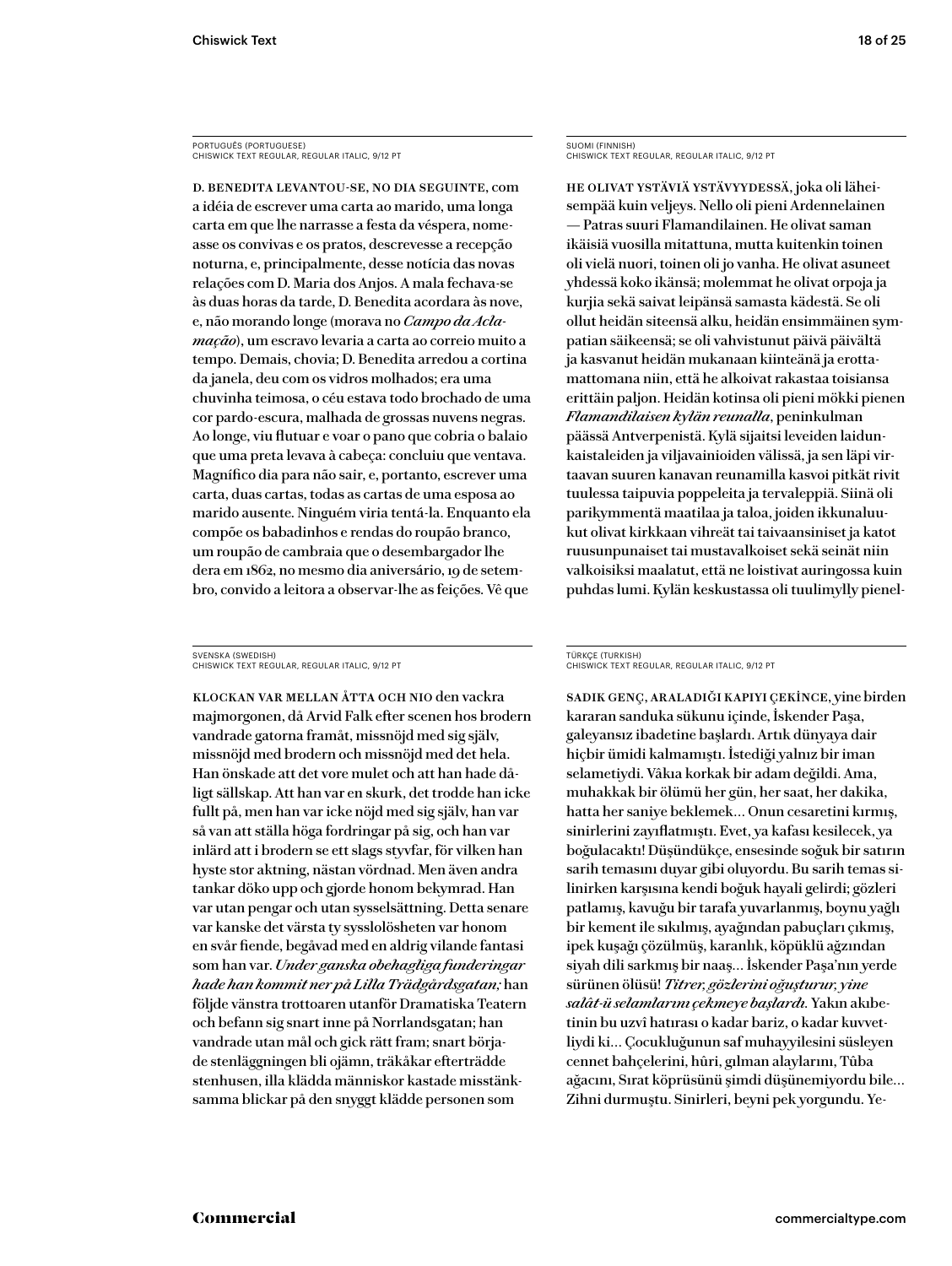| <b>UPPERCASE</b>                                                                                                   | ABCDEFGHIJKLMNOPQRSTUVWXYZ                                                                                                                                                                                                                                                                                                                                                                                                                                                                                                                                         |
|--------------------------------------------------------------------------------------------------------------------|--------------------------------------------------------------------------------------------------------------------------------------------------------------------------------------------------------------------------------------------------------------------------------------------------------------------------------------------------------------------------------------------------------------------------------------------------------------------------------------------------------------------------------------------------------------------|
| LOWERCASE                                                                                                          | abcdefghijklmnopqrstuvwxyz                                                                                                                                                                                                                                                                                                                                                                                                                                                                                                                                         |
| SMALL CAPS                                                                                                         | ABCDEFGHIJKLMNOPQRSTUVWXYZ                                                                                                                                                                                                                                                                                                                                                                                                                                                                                                                                         |
| STANDARD PUNCTUATION                                                                                               | $\{ \cdot_{\hat{e}}^2, \ldots \cdot - \cdot() \} \} /  \setminus \& @^{***'}\cdot \ldots \times \$ \cdot \P \dagger \ddagger \mathbb{O}^{\circledast \mathrm{TM}}$                                                                                                                                                                                                                                                                                                                                                                                                 |
| ALL CAP PUNCTUATION                                                                                                | $i\dot{\delta}$ ----()[]{}/ \@«»<>                                                                                                                                                                                                                                                                                                                                                                                                                                                                                                                                 |
| SMALL CAP PUNCTUATION                                                                                              | $1! \& ? \&$ "" $0 \times 1 \times 1$ ()                                                                                                                                                                                                                                                                                                                                                                                                                                                                                                                           |
| LIGATURES                                                                                                          | fb ff fh fi fj fk fl ffb ffh ffi ffj ffk ffl gg gy ggy                                                                                                                                                                                                                                                                                                                                                                                                                                                                                                             |
| PROPORTIONAL LINING<br>default figures                                                                             | $$ \pounds \mathbb{E} 1 2 3 4 5 6 7 8 9 0$ cf%‰ $^{\mathsf{a}\mathsf{o}}$ #°<+=-×÷>                                                                                                                                                                                                                                                                                                                                                                                                                                                                                |
| PROPORTIONAL LINING<br>cap-height                                                                                  | $$£EY1234567890\%$ %0<+=-x÷>                                                                                                                                                                                                                                                                                                                                                                                                                                                                                                                                       |
| PROPORTIONAL OLDSTYLE                                                                                              | $$£EY1274567890\%$ %0#°<+=-x÷>                                                                                                                                                                                                                                                                                                                                                                                                                                                                                                                                     |
| SMALL CAP<br>PROPORTIONAL LINING                                                                                   | \$£E¥1234567890%‰#                                                                                                                                                                                                                                                                                                                                                                                                                                                                                                                                                 |
| PREBUILT FRACTIONS                                                                                                 | $\frac{1}{2}$ $\frac{1}{3}$ $\frac{2}{3}$ $\frac{1}{4}$ $\frac{3}{4}$ $\frac{1}{8}$ $\frac{3}{8}$ $\frac{5}{8}$ $\frac{7}{8}$                                                                                                                                                                                                                                                                                                                                                                                                                                      |
| <b>NUMERATORS &amp;</b><br><b>DENOMINATORS</b>                                                                     | $\left. \right. \left. \left. \right. \left. \right. \left. \right. \left. \left. \right. \left. \right. \left. \left. \right. \right. \left. \left. \right. \left. \right. \left. \left. \right. \right. \left. \left. \right. \left. \right. \left. \right. \left. \left. \right. \right. \left. \left. \right. \left. \right. \left. \left. \right. \right. \left. \left. \right. \left. \left. \right. \right. \left. \left. \right. \left. \right. \left. \left. \right. \right. \left. \left. \right. \left. \left. \right. \right. \left. \left. \right. \$ |
| <b>SUPERSCRIPT &amp;</b><br><b>SUBSCRIPT</b>                                                                       | H1234567890 H1234567890                                                                                                                                                                                                                                                                                                                                                                                                                                                                                                                                            |
| SWASHES &<br>DISCRETIONARY LIGATURES                                                                               | 237 27 23 H 27 ct st &                                                                                                                                                                                                                                                                                                                                                                                                                                                                                                                                             |
| TITLING ALTERNATES                                                                                                 | g 234569 234 2345 H234                                                                                                                                                                                                                                                                                                                                                                                                                                                                                                                                             |
| STYLISTIC ALTERNATES<br>all stylistic alternates include<br>accented characters and<br>ligatures where appropriate | CJKPQQQRRRRŒ gggggktyyy ct st &&&<br>££££££\$01122222222233346678899<br>\$LL£011222222333467889    ££0122334567889<br>CJKPQQQRRRRŒ & § & £££011222222333467889                                                                                                                                                                                                                                                                                                                                                                                                     |
| <b>HISTORICAL LONG S</b>                                                                                           | f fb fh fk fl ff ffb ffh ffk ffl                                                                                                                                                                                                                                                                                                                                                                                                                                                                                                                                   |
| <b>ACCENTED UPPERCASE</b>                                                                                          | ÁÂÀÄÅÃĂĀĄÅÆÆÇĆČĈĊĎĐÉÊÈËĔĖĒĘĞĜĢĠĦĤ<br>ÍÎÌÏĪĮĨĬĴĶŁĹĽĻĿÑŃŇŅŊÓÔÒÖŐŐŌØØŒŔŘŖŠŚŞŜŞ<br>ÞŤŢŦÚÛÙŬŬŬŨŲŮŨŴŴŴŴÝŶŶŸIJŽŹŻ                                                                                                                                                                                                                                                                                                                                                                                                                                                         |
| ACCENTED LOWER CASE                                                                                                | áâàäåãăāąåææçćčĉċďđðéêèëĕēe <u>gğġġ</u> ħĥıíîìïiijĩĭiĵıķłĺ<br>ľļŀñńňņ'nŋóôòöőőøø@efřŗßšśşŝşþtţtúûùüŭűūyůũẃŵ<br>wwyyyyijžźż                                                                                                                                                                                                                                                                                                                                                                                                                                         |
| ACCENTED SMALL CAPS                                                                                                | <i>ÁÂÀÄÅÃĂĀĄÅÆÆÇĆČĈĊĎĐÉÊÈËĚĖĒĘĞĜĢĠĦĤÍÎÌÏĪĮĨĬĴ</i><br>ĶŁĹĽĻĿÑŃŇŅŊÓÔŎŎŐŐŌØŐŒŔŘŖŠŚŞŜŞÞŤŢŦÚÛÙŬŬŰ<br>ŪŲŮŨŴŴŴŴÝŶŶŸIJŽŹŻ                                                                                                                                                                                                                                                                                                                                                                                                                                                  |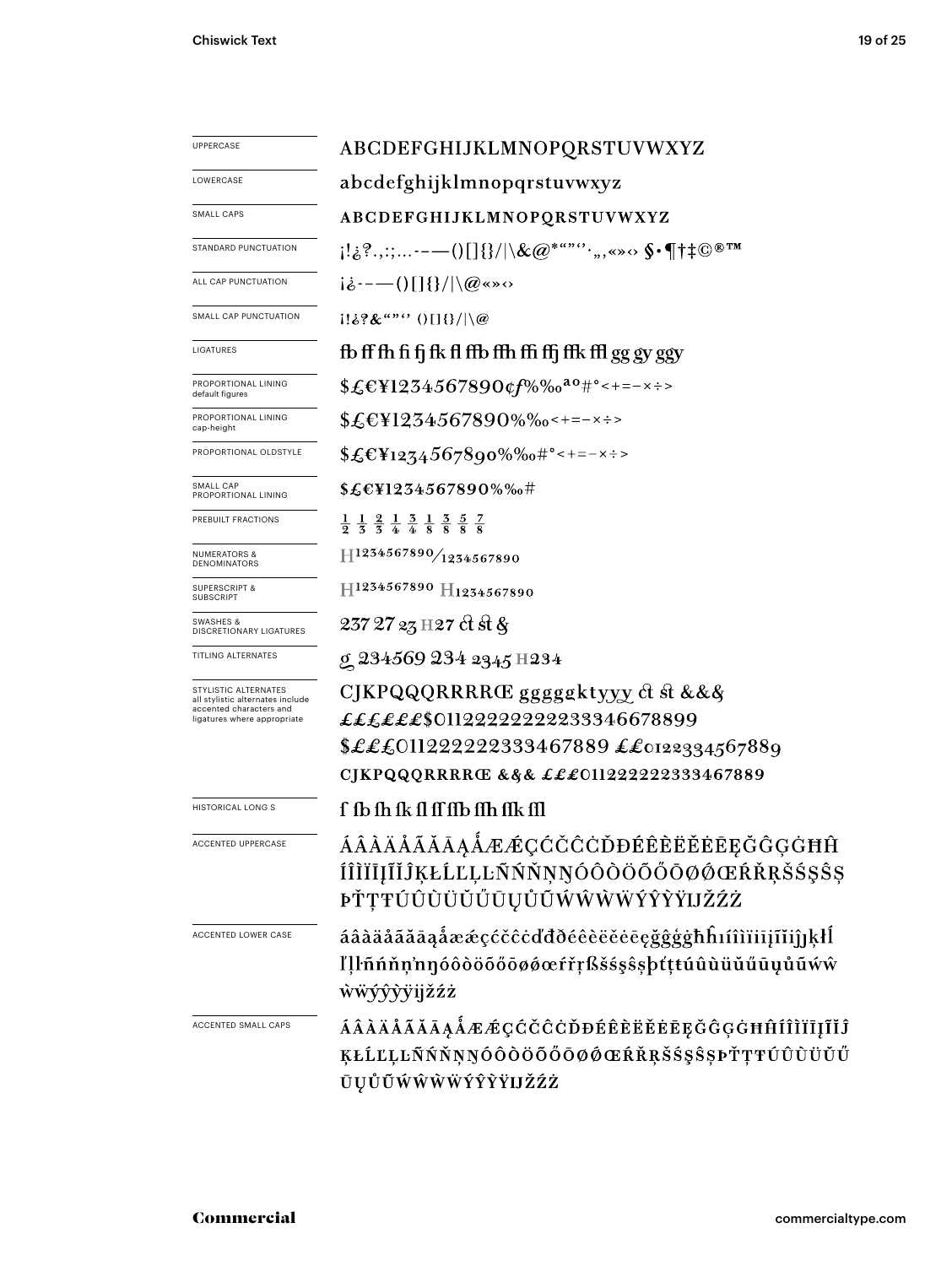| <b>UPPERCASE</b>                                         | ABCDEFGHIJKLMNOPQRSTUVWXYZ                                                                                                    |  |  |
|----------------------------------------------------------|-------------------------------------------------------------------------------------------------------------------------------|--|--|
| LOWERCASE                                                | abcdefghijklmnopqrstuvwxyz                                                                                                    |  |  |
| SMALL CAPS                                               | ABCDEFGHIJKLMNOPQRSTUVWXYZ                                                                                                    |  |  |
| STANDARD PUNCTUATION                                     | $\mu /_{\hat{G}}$ ?,,:;-— $-$ ()[]{}/ \&@*""'`,,«» $\circ$ \$•¶t‡©®™                                                          |  |  |
| ALL CAP PUNCTUATION                                      | $i\delta$ ----()[]{}/ \@«» $\circ$                                                                                            |  |  |
| SMALL CAP PUNCTUATION                                    | $116$ ?&"" (IIB/\\@                                                                                                           |  |  |
| LIGATURES                                                | fo ff fh fi fj fk fl ffo ffh ffi ffi ffk ffl gg gy ggy                                                                        |  |  |
| PROPORTIONAL LINING<br>default figures                   | \$£€¥1234567890¢f%‰ <sup>ao</sup> #°<+=-×÷>                                                                                   |  |  |
| PROPORTIONAL LINING<br>cap-height                        | $$£$ C¥1234567890%‰<+=-×÷>                                                                                                    |  |  |
| PROPORTIONAL OLDSTYLE                                    | $$£EY1274567890\%%o#°<+=-x:->$                                                                                                |  |  |
| SMALL CAP<br>PROPORTIONAL LINING                         | $\text{\it Æ$ \&$ \text{\it 21234567890}\% \%o$ \#$                                                                           |  |  |
| PREBUILT FRACTIONS                                       | $\frac{1}{2}$ $\frac{1}{3}$ $\frac{2}{4}$ $\frac{1}{4}$ $\frac{3}{8}$ $\frac{1}{8}$ $\frac{3}{8}$ $\frac{5}{8}$ $\frac{7}{8}$ |  |  |
| <b>NUMERATORS &amp;</b><br>DENOMINATORS                  | H1234567890/1234567890                                                                                                        |  |  |
| <b>SUPERSCRIPT &amp;</b><br><b>SUBSCRIPT</b>             | H1234567890 H1234567890                                                                                                       |  |  |
| SWASHES &<br><b>DISCRETIONARY LIGATURES</b>              | AJMNQTY H27 & Sp St AJMNQT                                                                                                    |  |  |
| TITLING ALTERNATES                                       |                                                                                                                               |  |  |
|                                                          | $\mathcal{A}$ BDJPQRH234                                                                                                      |  |  |
| STYLISTIC ALTERNATES<br>all stylistic alternates include | AJJYQ CGS CJJKKQQRSY                                                                                                          |  |  |
| accented characters where<br>appropriate                 | abdfghkklpgr bdhikkklmnppuqy gjgggkpttvvwwwyyy                                                                                |  |  |
|                                                          | &&& <i>£££££¥\$01122222233456678899</i>                                                                                       |  |  |
|                                                          | ££££££¥\$0112222222233467889 £022334558                                                                                       |  |  |
|                                                          | AJUQ CGS CJJKKQQRSY                                                                                                           |  |  |
|                                                          | &&& ££££££\$0112222222233467889                                                                                               |  |  |
| <b>HISTORICAL LONG S</b>                                 | f fb fh fk ft ff ft ffb ffh ffk fft fft                                                                                       |  |  |
| <b>ACCENTED UPPERCASE</b>                                | ÁÂÀÄÅĂĂĀĄÅÆÆÇĆČĈĊĎĐÉÊÈËĔĔĒĘĞĜĢĠĦĤÍ                                                                                            |  |  |
|                                                          | ÎĬĬĪĮĨĬŶĶŁĹĽĻĿÑŃŇŅŊÓÔŎŎŎŎŌØŒŔŘŖŠŚŞŜŞ                                                                                          |  |  |
|                                                          | <i>ĿŤŢŦÚÛŨŬŬŬŨŪŲŮŨŴŴŴŴŶŶŶŸIJŽŹŻ</i>                                                                                           |  |  |
| ACCENTED LOWER CASE                                      | áâàäåããāaaåææçćčĉcďđðéêèëĕēegğĝģġħĥıíîìïiīįĩiĵĵķ                                                                              |  |  |
|                                                          | łĺllŀñńňn'nŋóôòöõőōøøœŕřŗßšśşŝşþťţŧúûùüŭűūųůũ¢                                                                                |  |  |
|                                                          |                                                                                                                               |  |  |
|                                                          | ŵŵŵŷŷỳijžźż                                                                                                                   |  |  |
| ACCENTED SMALL CAPS                                      | ÁÂÀÄÅÃĂĀĄÅÆÆÇĆČĈÒĐÉÊÈĔĔĔĘĞĜĢĠĦĤÍÎÌĬĪĮĨĬĴ                                                                                      |  |  |
|                                                          | ĶŁĹĽĻĿÑŃŇŅŊÓÔŎŎŎŎŌØŎŒŔŘŖŠŚŞŜȘÞŤŢŦÚÛÙŬŬŰŪ                                                                                      |  |  |
|                                                          | ŲŮŨŴŴŴŴŶŶŶŸIJŽŹŻ                                                                                                              |  |  |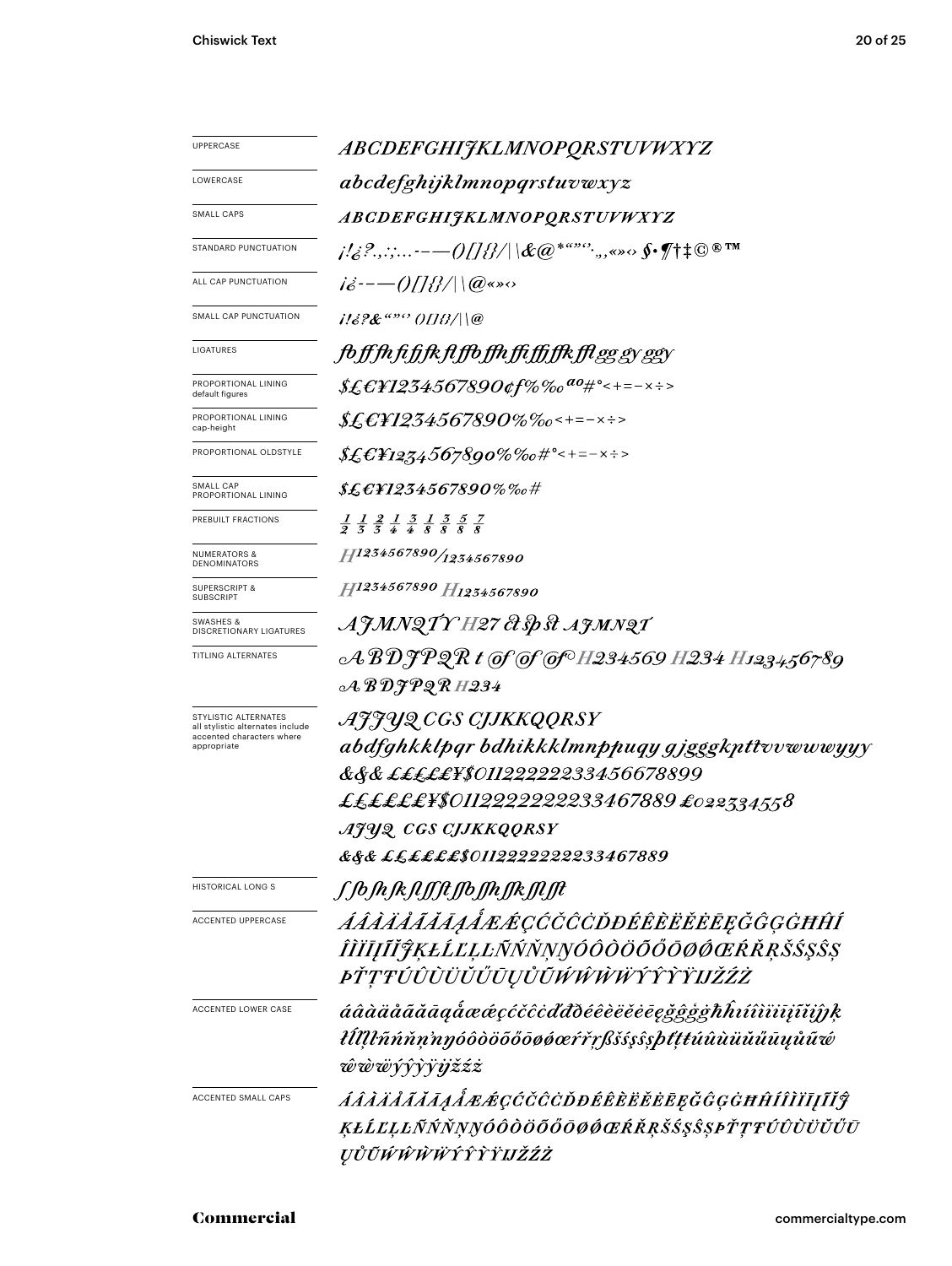| <b>OPENTYPE FEATURES</b><br><b>FAMILY WIDE</b>            | DEACTIVATED                         |                                     | <b>ACTIVATED</b>                                                                                                               |                                                   |
|-----------------------------------------------------------|-------------------------------------|-------------------------------------|--------------------------------------------------------------------------------------------------------------------------------|---------------------------------------------------|
| ALL CAPS<br>opens up spacing, moves<br>punctuation up     |                                     | Belts & [Socks] @ £9.70             |                                                                                                                                | BELTS & [SOCKS] $@$ £9.70                         |
| SMALL CAPS                                                | (Mayo) & 'Ketchup' @ $E18$ ?        |                                     | (MAYO) & 'KETCHUP' @ $\in$ 18?                                                                                                 |                                                   |
| ALL SMALL CAPS<br>includes punctuation & figures          | (Mayo) & 'Ketchup' @ $E18$ ?        |                                     |                                                                                                                                | (MAYO) & 'KETCHUP' @ $E$ 18?                      |
| PROPORTIONAL LINING<br>default figures                    | March:<br>April:                    | \$32,460 €11,895<br>¥70,031 £97,215 | March:<br>April:                                                                                                               | $$32,460$ €11,895<br>¥70,031 £97,215              |
| PROPORTIONAL LINING<br>cap height                         | March:<br>April:                    | \$32,460 €11,895<br>¥70,031 £97,215 | March:<br>April:                                                                                                               | \$32,460 €11,895<br>¥70,031 £97,215               |
| PROPORTIONAL OLDSTYLE                                     | March:<br>April:                    | \$32,460 €11,895<br>¥70,031 £97,215 | March:<br>April:                                                                                                               | $$72,460$ €11,895<br>$\frac{1}{2}70,0,15$ £97,215 |
| SMALL CAP<br>PROPORTIONAL LINING                          | <b>March:</b><br>April:             | \$32,460 €11,895<br>¥70,031 £97,215 | <b>MARCH:</b><br><b>APRIL:</b>                                                                                                 | \$32,460 €11,895<br>¥70,031 £97,215               |
| PREBUILT FRACTIONS                                        | 2 1/2 1/3 2/3 1/4 3/4 3/8 5/8 7/8   |                                     | $2\frac{1}{2}$ $\frac{1}{3}$ $\frac{2}{4}$ $\frac{1}{4}$ $\frac{3}{8}$ $\frac{1}{8}$ $\frac{3}{8}$ $\frac{5}{8}$ $\frac{7}{8}$ |                                                   |
| <b>ARBITRARY FRACTIONS</b><br>ignores numeric date format | 21/03/15 and 2 9/118 46/923         |                                     | $21/03/15$ and $2\frac{9}{18}$ 46/923                                                                                          |                                                   |
| DENOMINATOR<br>for making arbitrary fractions             | 0123456789 0123456789               |                                     |                                                                                                                                | 0123456789 0123456789                             |
| NUMERATOR<br>for making arbitrary fractions               | 0123456789 0123456789               |                                     |                                                                                                                                | 0123456789 0123456789                             |
| SUPERSCRIPT/SUPERIOR                                      | $x158 + y23 \times z18 - a4260$     |                                     |                                                                                                                                | $X^{158} + Y^{25} \times Z^{18} - 3^{4260}$       |
| SUBSCRIPT/INFERIOR                                        | $x158 \div y23 \times z18 - a4260$  |                                     | $X158 \div V23 \times Z18 = 24260$                                                                                             |                                                   |
| <b>DISCRETIONARY LIGATURES</b><br>ct st sp                | Fact hastens <i>specialist acts</i> |                                     |                                                                                                                                | Fact hastens <i>specialist acts</i>               |
| <b>HISTORICAL FORMS</b><br>historical long s              | Cross Accessible Brasseries         |                                     |                                                                                                                                | Crofs Acceffible Brafferies                       |
| LANGUAGE FEATURE<br>Polski (Polish) kreska accent         | ŹRÓDŁA ŚLADY możliwość              |                                     |                                                                                                                                | ŹRÓDŁA ŚLADY możliwość                            |
| LANGUAGE FEATURE<br>Română ș accent                       | FAIMOȘI CONȘTIINȚA artiști          |                                     |                                                                                                                                | FAIMOȘI CONȘTIINȚA artiști                        |
| LANGUAGE FEATURE<br>Nederlands IJ glyph                   | VRIJDAG IJSSELMEER Rijk             |                                     |                                                                                                                                | VRIJDAG IJSSELMEER Rijk                           |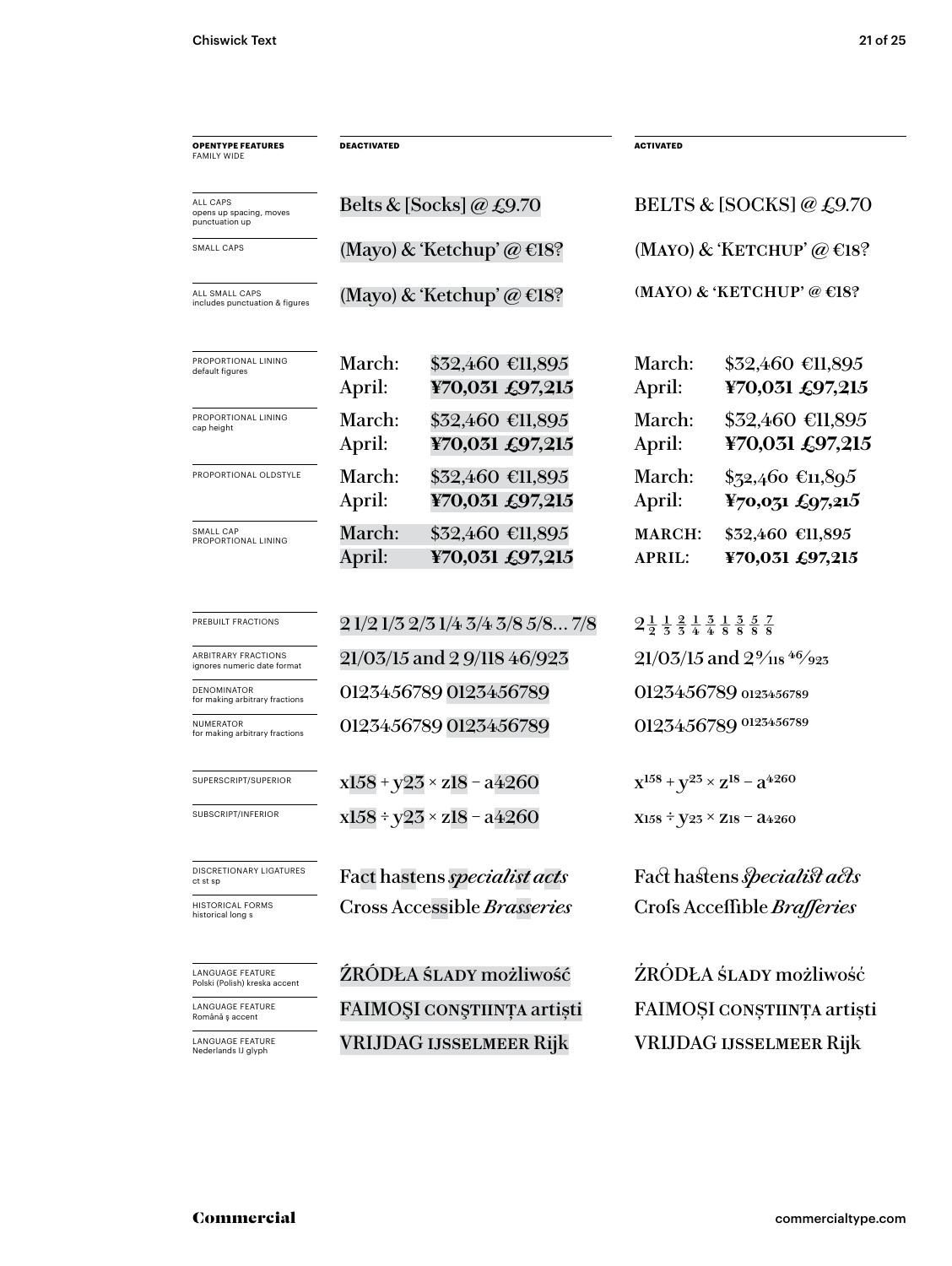## **OPENTYPE FEATURES** ROMAN

TITLING ALTERNATES & g 2 3 4 5 6 9 (lining) 2 3 4 5 (oldstyle)

SWASH & 2 7 (lining), 2 3 (oldstyle) (activates discretionary ligatures)

STYLISTIC SET 01 nate C J K Q R g k y £ 0 1 2 3 5 6 9 & Œ

STYLISTIC SET 02<br>alternate t

STYLISTIC SET 03<br>alternate P R g

STYLISTIC SET 04<br>alternate K Q R g k y

STYLISTIC SET 07<br>alternate g

STYLISTIC SET 08<br>alternate g

STYLISTIC SET 10<br>alternate R

STYLISTIC SET 13<br>alternate y

STYLISTIC SET 14<br>double barred \$ £

STYLISTIC SET 15<br>alternate &

STYLISTIC SET 16 alternate 1 2 4 7 8 (lining) alternate 1 4 5 8 (oldstyle) STYLISTIC SET 17

increases stroke weight on £ 2 3 7 8 &

STYLISTIC SET 18<br>alternate y

STYLISTIC SET 19<br>alternate 6 9

Taught & raised 452 kids in 1935 Taught & raised 452 kids in 1935 Rang Jack Q Cink at 9:13 for £20 quickly cranking 2,561 joints 27 acts of valor & grit of 230 men 27 acts of valor & grit of 230 men Quietly resets the master circuit  $\quad$  Quietly resets the master circuit The beginning of vogue PR firms The beginning of vogue PR firms Kept key QR codes begrudgingly Kept key QR codes begrudgingly Prologue to the giant awakening Prologue to the giant awakening Figuring in their new mythology Figuring in their new mythology Register an SRT in Main Records Register an SRT in Main Records Final closing price of  $$254/\text{\textsterling}201$  Final closing price of  $$254/\text{\textsterling}201$ Local  $\&$  federal government laws Local  $\&$  federal government laws Affected 224,178 citizens in 1845 Affected 224,178 citizens in 1845 Scrimped & saved for all  $\pounds$ 12,875 Scrimped & saved for all  $\pounds$ 12,875 Sufficiently close by Center City Sufficiently close by Center City Seeks your company in January Seeks your company in January

**DEACTIVATED ACTIVATED**

Rang Jack Q Cink at 9:13 for  $\pounds 20$ quickly cranking 2,561 joints The first collection of early 1969 The first collection of early 1969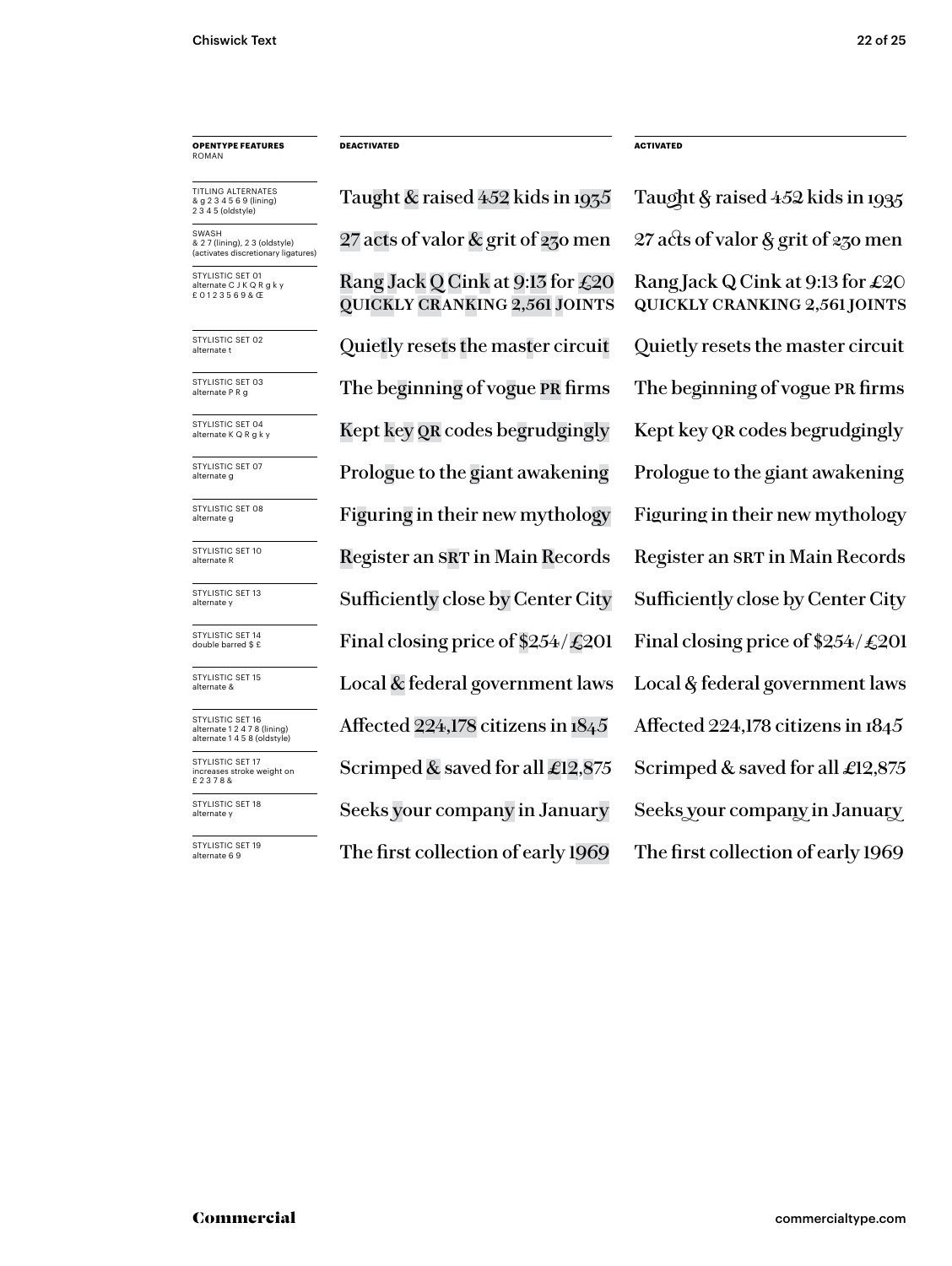# **OPENTYPE FEATURES** ITALIC

TITLING ALTERNATES A B D J P Q R Y of various figures

SWASH A J M N Q T 2 7 (LF) 2 3 5 (OSF)<br>(activates discretionary ligatures) (activates discretic

STYLISTIC SET 01 ate C J K Q R Y £ ¥ 0 1 2 3 5 6 9 &

STYLISTIC SET 02 alternate a b d h i j k l m n p q r t u y (flat incoming serifs)

STYLISTIC SET 03<br>alternate C G J K S k v w

STYLISTIC SET 04

STYLISTIC SET 05 alternate b d h k l p q t ct sp st þ (no incoming serifs)

STYLISTIC SET 06<br>alternate g v w y

STYLISTIC SET 07

STYLISTIC SET 08<br>alternate g

STYLISTIC SET 09

STYLISTIC SET 10<br>alternate A V W

STYLISTIC SET 11<br>alternate p

STYLISTIC SET 12<br>alternate f

STYLISTIC SET 13<br>alternate v

STYLISTIC SET 14<br>double barred \$ £

STYLISTIC SET 15<br>alternate S &

STYLISTIC SET 16 alternate 1 2 3 4 6 7 8 9 (lining) 3 4 5 8 (oldstyle) STYLISTIC SET 17 increases stroke weight on

£ 2 8 & STYLISTIC SET 18<br>alternate J f q y £ 2

STYLISTIC SET 19 ves ball terminals from J Q Y f g y 6 9

STYLISTIC SFT 20

*RSVP to Yvonne by 24 of July RSVP to Yvonne by 24 of July John & Quinn Cooke's 36th Year John & Quinn Cooke's 36th Year All Queen's 27th Festival in 1325 All Queen's 27th Festival in 1325 All are invited for a 10pm party All are invited for a 10pm party* alternate C G J K S k v w *Joint Chilean & Greek viewing Joint Chilean & Greek viewing* alternate J Q *Quickly she flew to Jacksonville Quickly she flew to Jacksonville Like many other smaller stamps Like many other smaller stamps* Give way to divergent varietals Give way to divergent varietals alternate g *Cataloging archaeological digs Cataloging archaeological digs* alternate g *Advancing regular engagement Advancing regular engagement* alternate v w y *Envisions new wavy variations Envisions new wavy variations* alternate p *Represented phenomenal plans Represented phenomenal plans Priced this weekend at £25 (\$31) Priced this weekend at £25 (\$31)* alternate S & *Serena & Sam's announcements Serena & Sam's announcements Exactly 245,738 born in fall 1854 Had £7,382 in gold & silver bars* alternate A V W *A Winter Viewing Opportunity A Winter Viewing Opportunity*  $Sought$  to offer her future ideals  $Sought$  to offer her future ideals alternate y *Beyond simply a new itinerary Beyond simply a new itinerar y*

Gatherings for 2nd of January *featuring live acts & fireworks*

*YMCA'sQuick Juke is paying homage to 1969's high artistry*

Getting instant fame tomorrow Getting instant fame tomorrow

**DEACTIVATED ACTIVATED**

*Exactly 245,738 born in fall 1854 Had �7,382 in gold & silver bars YMCA's Quick Juke is paying homage to 1969's high artistry Gatherings for �nd of Januar y featuring live acts & fireworks*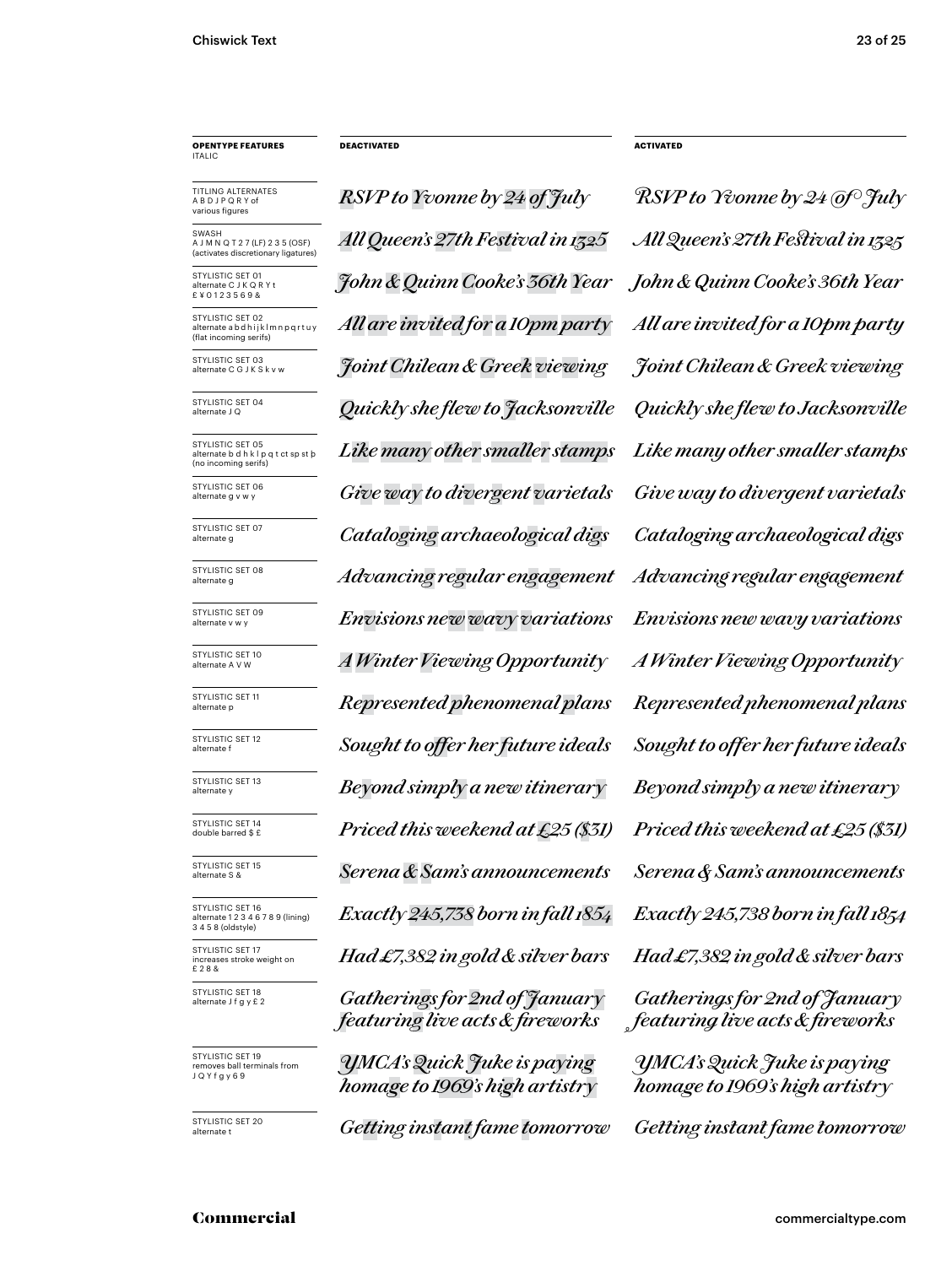| <b>OPENTYPE FEATURES</b><br>ITALIC.            | <b>DEACTIVATED</b>              | <b>ACTIVATED</b>                         |
|------------------------------------------------|---------------------------------|------------------------------------------|
| TITLING + STYLISTIC SET 18<br>alternate Y of 3 | Yasmine's, NYC, 23rd @f May     | Yasmine's, NYC, 23rd @f <sup>o</sup> May |
| SWASH + TITLING<br>alternate swash A           | A Lazy Afternoon Spent Inside   | <b>ALazy Afternoon Spent Inside</b>      |
| SWASH + STYLISTIC SET 15<br>alternate swash A  | Available after 6th April, 2017 | Available after 6th April, 2017          |
| SWASH + STYLISTIC SET 18<br>alternate swash A  | All King Arthur's Adventurers   | All King Arthur's Adventurers            |